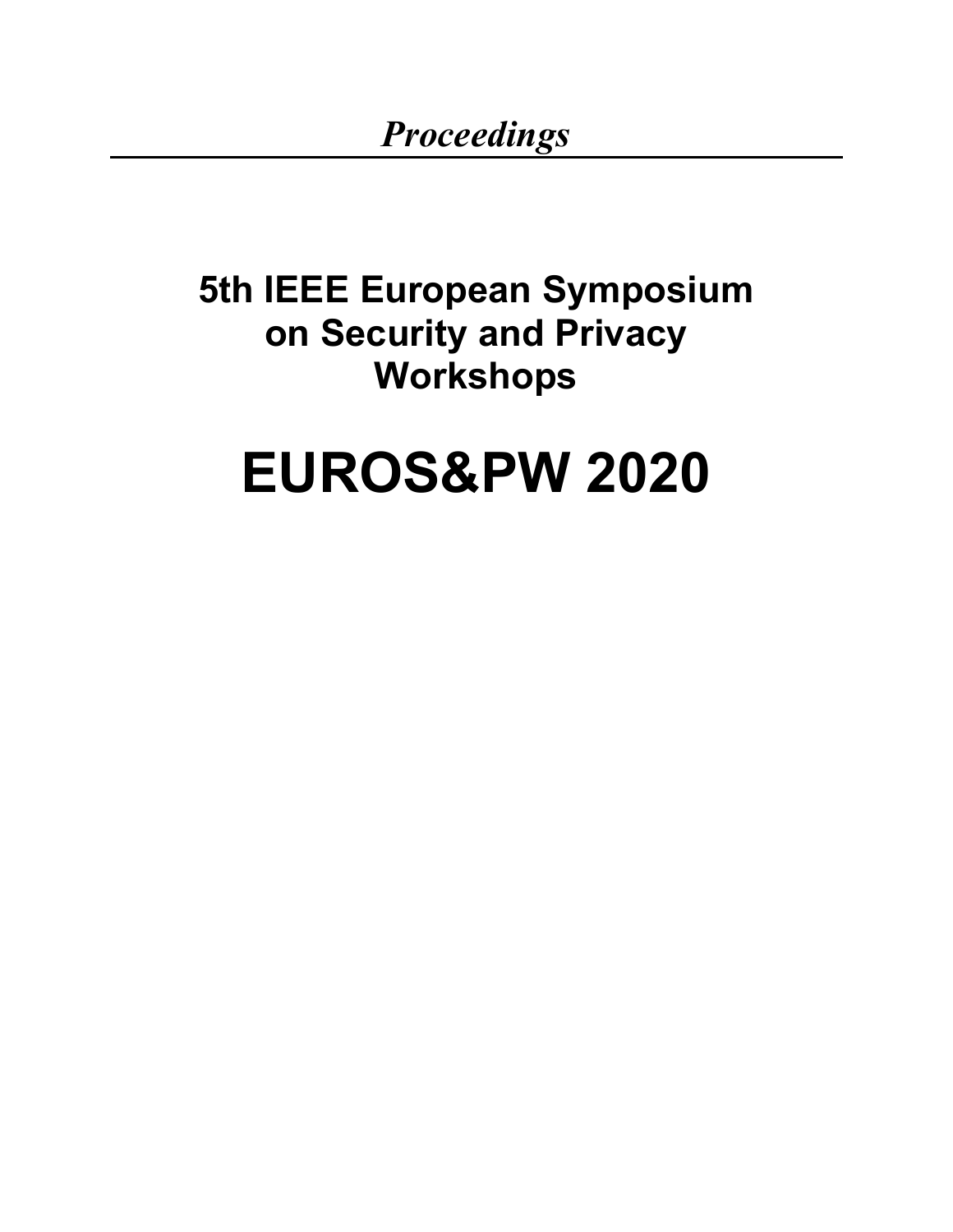# **5th IEEE European Symposium on Security and Privacy Workshops**

7–11 September 2020 Virtual Event



**Los Alamitos, California** 



**Washington • Tokyo**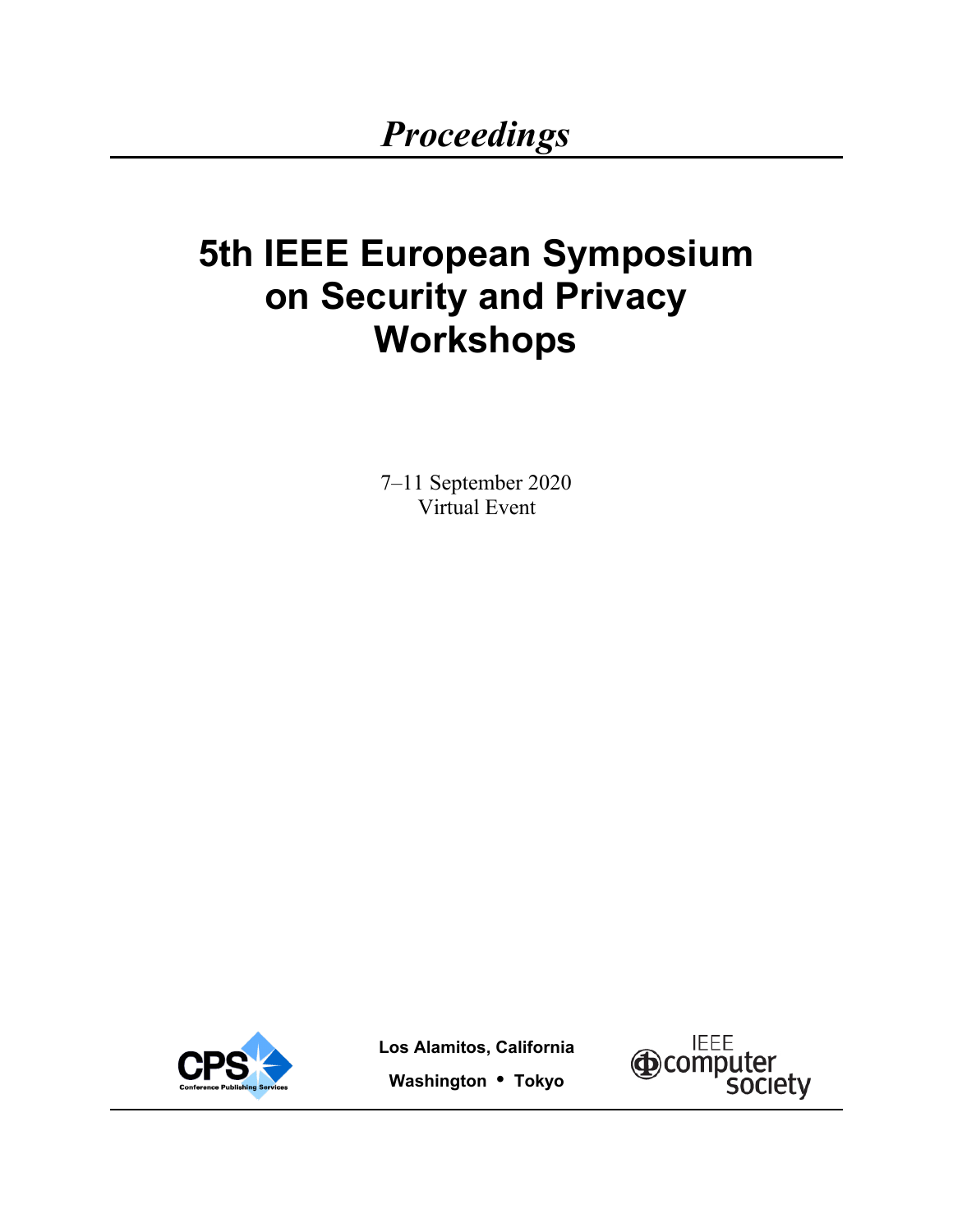Copyright © 2020 by The Institute of Electrical and Electronics Engineers, Inc.

All rights reserved.

*Copyright and Reprint Permissions*: Abstracting is permitted with credit to the source. Libraries may photocopy beyond the limits of US copyright law, for private use of patrons, those articles in this volume that carry a code at the bottom of the first page, provided that the per-copy fee indicated in the code is paid through the Copyright Clearance Center, 222 Rosewood Drive, Danvers, MA 01923.

Other copying, reprint, or republication requests should be addressed to: IEEE Copyrights Manager, IEEE Service Center, 445 Hoes Lane, P.O. Box 133, Piscataway, NJ 08855-1331.

*The papers in this book comprise the proceedings of the meeting mentioned on the cover and title page. They reflect the authors' opinions and, in the interests of timely dissemination, are published as presented and without change. Their inclusion in this publication does not necessarily constitute endorsement by the editors, the IEEE Computer Society, or the Institute of Electrical and Electronics Engineers, Inc.*

> BMS Part Number CFP20N35-ART ISBN 978-1-7281-8597-2

*Additional copies may be ordered from*:

Customer Service Center 445 Hoes Lane Asia/Pacific Office 10662 Los Vaqueros Circle P.O. Box 1331 Watanabe Bldg., 1-4-2 Los Alamitos, CA 90720-1314 Tel: + 1 732 981 0060<br>Tel: + 1 800 272 6657 Fax: + 1 732 981 9667 http://computer.org/cspress csbooks@computer.org

 $Fax: + 1 732 981 9667$  JAPAN Fax: + 1 714 821 4641 http://shop.ieee.org/store/ Tel: + 81 3 3408 3118 customer-service@ieee.org Fax: + 81 3 3408 3553

IEEE Computer Society IEEE Service Center IEEE Computer Society P.O. Box 3014 <br>mitos, CA 90720-1314 <br>Tel: + 1 732 981 0060 <br>Minato-ku, Tokyo 107-0062 tokyo.ofc@computer.org

*Individual paper REPRINTS may be ordered at*: <reprints@computer.org>

Editorial production by Lisa O'Conner





*IEEE Computer Society Conference Publishing Services* **(CPS)**  http://www.computer.org/cps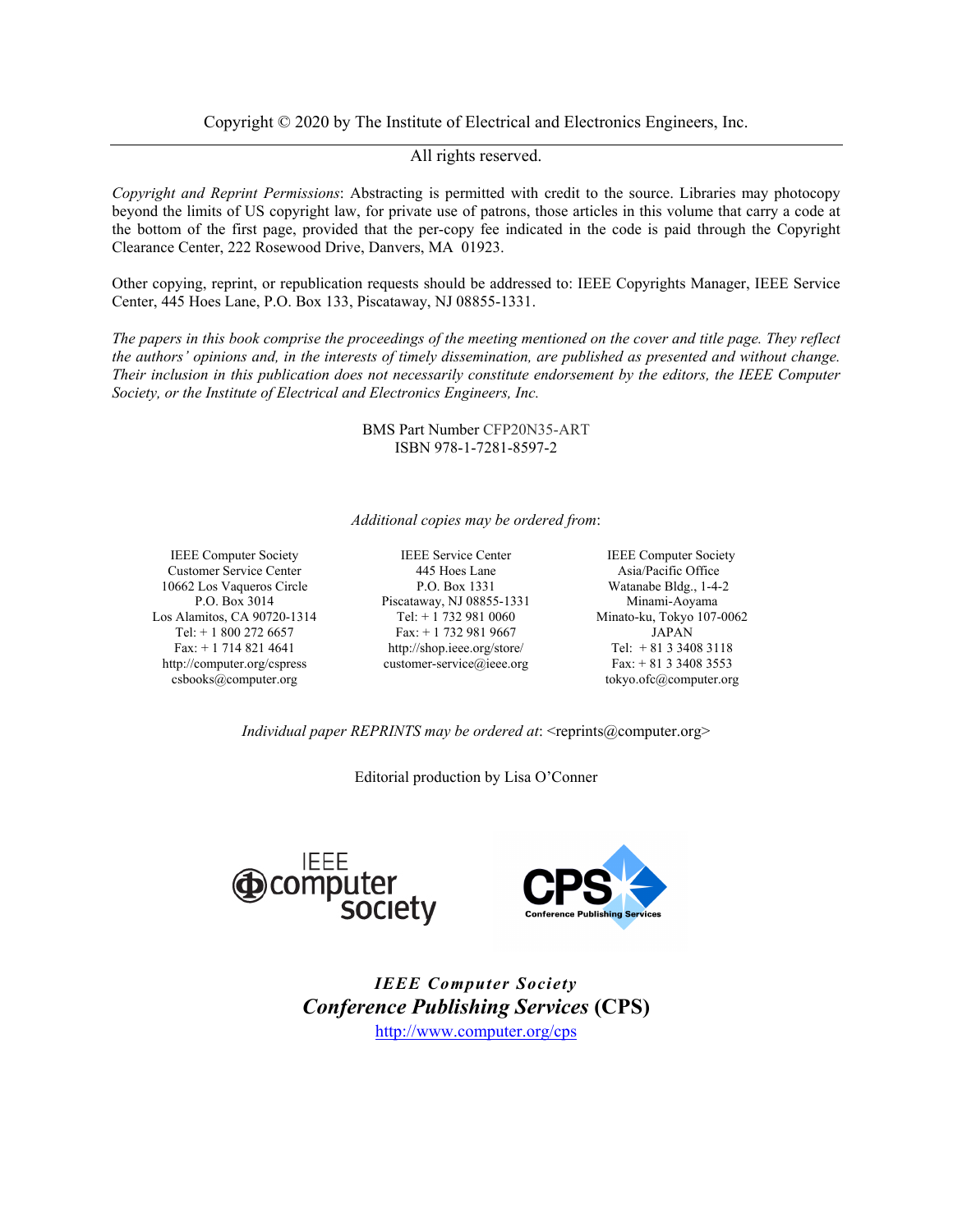#### Defensive Programming for Smart Home Cybersecurity

Maria Teresa Rossi<sup>∗</sup>, Renan Greca<sup>∗†</sup>, Ludovico Iovino<sup>∗</sup>, Giorgio Giacinto<sup>‡</sup> and Antonia Bertolino<sup>†</sup>

∗ *Gran Sasso Science Institute – L'Aquila, Italy, Email: {firstname.lastname}@gssi.it*

† *ISTI - CNR – Pisa, Italy, Email: antonia.bertolino@isti.cnr.it*

‡ *University of Cagliari – Cagliari, Italy, Email: giacinto@diee.unica.it*

*Abstract*—Cybersecurity has become a real issue in the development of smart services in the smart home domain, which is formed by a System of Systems where several smart objects are connected to each other and to the Internet. However, these connections expose the devices to possible attackers inside or outside the network, who may exploit software or hardware vulnerabilities to achieve malicious goals. To alleviate this issue, the use of defensive programming assertions can allow the behaviour of smart objects to be monitored and checked for correctness. Furthermore, open source intelligence tools, such as the Shodan search engine, provide features that could be leveraged to detect potential vulnerabilities. In this paper, we propose an approach for the monitoring of Systems of Systems in the smart home domain exploiting the defensive programming paradigm in combination with Shodan APIs.

#### 1. Introduction

Many complex tasks are today handled by *Systems of Systems* (SoS), which are compositions of independent systems that collaborate towards achieving a common task [1], or *mission*. Such a mission goes beyond the goals and capabilities of the individual systems, or *constituents*: indeed the concept of SoS allows for the rapid development of innovative and broad distributed systems in many critical domains [2]. Examples may include: the communication and control of a smart city environment, the safe and intelligent distribution of energy in smart grids, or the immediate response and coordination of IT networks in face of an emergency situation. All these and many other situations rely on the collaboration among a variety of hardware and software modules, and often humans as well, to provide important services to citizens and society. By allowing interconnected physical objects to sense the environment, share data and act accordingly, the Internet of Things (IoT) [3] plays a central role in the diffusion of SoS. In this paper, we focus on IoT-enabled *smart homes*: a facility, usually recently constructed or reformed, that is equipped with special structured networking capabilities enabling occupants to remotely control or program an array of automated home electronic devices [4]. Considering the context of smart homes, security is a crucial concern in order to keep homeowners, as well as their property, safe from intruders and to prevent unwanted behavior of

the connected devices and systems. Indeed, along with enhancing our quality of life, smart homes also increase our risk surface, in particular concerning cybersecurity. If a single constituent system within an SoS is affected by a vulnerability, this can serve as an entry point for the whole network, thus putting the entire SoS at risk of being compromised. Cybersecurity vulnerabilities can have several root causes [5], such as: software, as bugs or design flaws; hardware issues, such as faulty components or sensitivity to certain kinds of interference; unnecessarily open networking ports; inadequate authentication and insufficient access management mechanisms including the use of default or weak passwords; improper patch management; or insufficient audit mechanisms. These vulnerabilities can expose a system to attackers either by allowing them access to the underlying hardware of a specific device, or they can be leveraged to open the access to other systems in the network through default chains of trust. In other words, vulnerabilities create the risk of having the system exposed to any remote attacker over the Internet. As such, it is crucial that vulnerabilities are detected by the system managers as early as possible and measures are taken to properly address them and reduce the risk of compromising the network. Within a smart home environment the connection of all the devices into a network can, on one hand, facilitate communication and control; on the other hand, it can lead to security issues [4]. There are two types of security threats [5], [6]: i) *passive*, when the objective of the attack is only to steal information from the system without affecting it; ii) *active*, when the attack alters the normal functioning of the system. Cyber-attacks are not a new concern to IoT [7], but as IoT devices and connections become a prevalent part of modern life, the safety and security of users must be dealt with upmost importance. The usual CIA triad, Confidentiality, Integrity, and Availability, can be used to categorize IoT attacks. While attacks against availability aim to disrupt the system, attacks against confidentiality and integrity are more subtle, where the attacker breaches the communication channel between two systems in an attempt to intercept messages sent among them, and eventually tamper with them. These kind of attacks can be the stepping stone for attacks with more severe consequences that can bring the SoS in an unsafe state, and undermine its availability. Attacks towards smart homes usually target common devices such as smart refrigerators or other con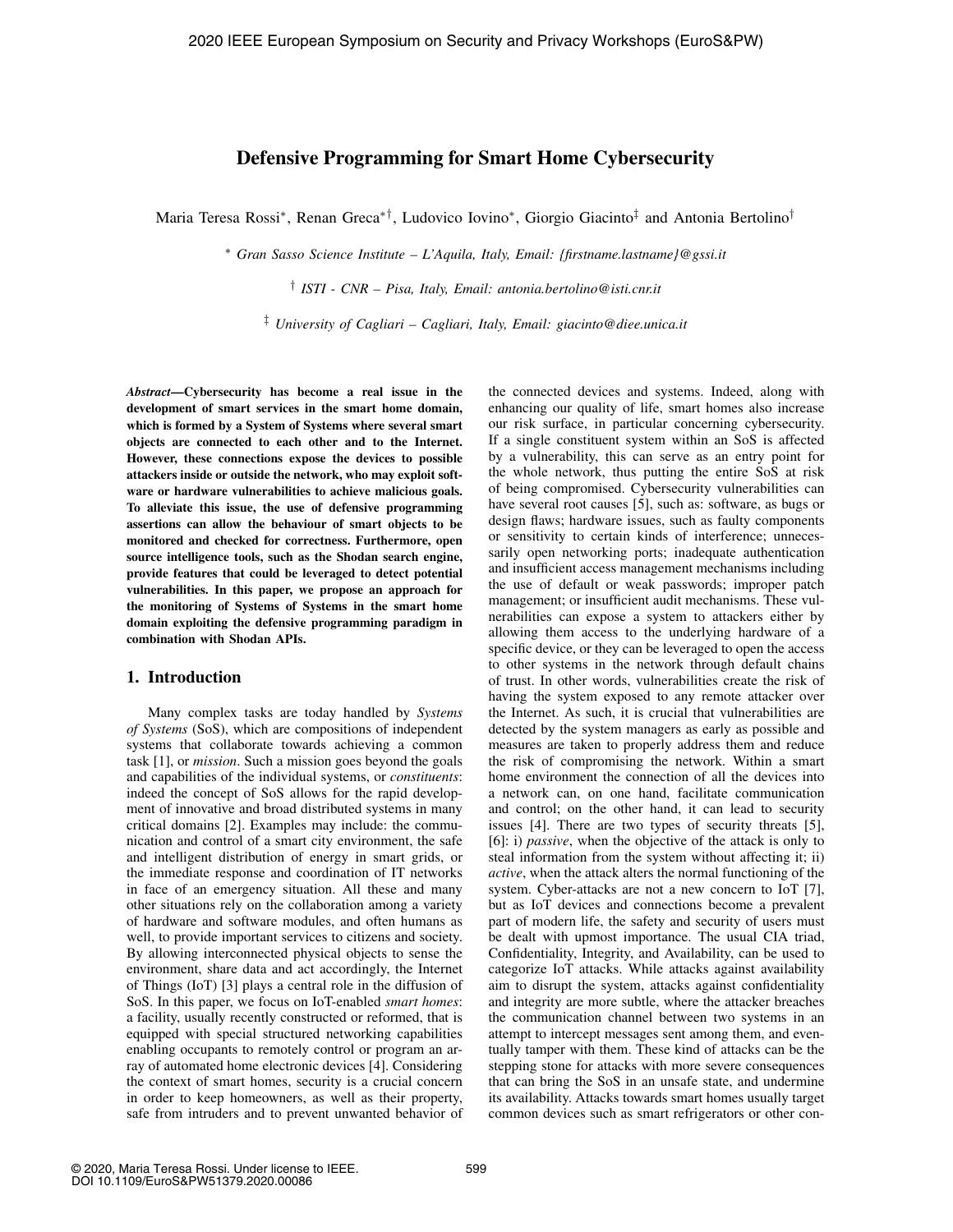nected electronic devices in order to change their expected behaviour. Typically, attacks targeting IoT devices may expose data in real-time with the intent of intercepting communications between devices, allowing the attacker to steal data or trigger malfunctions. For instance, *smart meters* provide real-time data on electricity and gas usage, enabling optimizations of energy consumption and distribution, and empowering consumers to make intelligent decisions about their energy usage. If smart meters are used in the context of an SoS, e.g., by activating other devices when the consumption is under a certain level, an attack can contribute to an erroneous activation and thus excessive or unnecessary energy consumption, as minor damage. If this erroneous behaviour is detected immediately, the user can take actions and correct the behaviour of the affected devices. Moreover, in all cases in which the possible erroneous behaviour of a device has been openly disclosed, the device should be promptly patched, or the triggering event should be blocked.

To avoid these types of security issues, we propose an approach for monitoring the behavior of smart home devices and timely detect potential vulnerabilities. The proposed approach is based on defensive programming combined with the adoption of open source intelligence tools  $<sup>1</sup>$  on the interconnected devices through the use of</sup> Shodan APIs<sup>2</sup>.

#### 2. Smart Consumption in Smart Homes

In the literature there are many definitions for the concept of a *Smart home* [8]. Generally, a smart home is a system including several appliances and services connected in a network in such a way that they can be monitored and managed. In Figure 1 a smart home case study is represented through a high level architecture. A set of connected things form the local network, and in particular a smart meter monitors the energy production and consumption of the building and, according to some thresholds of energy produced or consumed, various smart objects in the smart home system could be activated or deactivated. Usually commercial smart meter monitors offer also APIs, in order to provide customization capabilities, and build third party applications interacting with the meter's data. In this example, the smart meter offers an API for sensing electrical production with solar panels and power consumption in real time of the whole house. In this context, we can have a software system developed with customized source code (*Third-Party App*) that continuously *reads* the smart meter API available from a local IP address and controls all the smart objects connected to the LAN. The main application can be seen as an intelligent energy consumption scenario, that is, if the solar panels are producing more than a certain amount of energy and the current energy consumption is very low, the software can decide to activate an energy intensive smart device, such as a washing machine.

If we consider an exemplary application that senses energy supply/demand and activates devices accordingly, the response returned by the smart meter API can be sim-



Figure 1. Architecture of the presented case study.

plified as in Listing  $1<sup>3</sup>$ . Usually smart appliances provide data in common interchange formats, e.g., JSON, XML, so other applications can easily interact. REST API are provided in these cases, whereby this paradigm offers an application program interface (API) that uses HTTP requests to GET, PUT, POST and DELETE data. The first attribute of the API's JSON response of the smart meter is the result of the GET call, in which two important values are reported: the house's consumption of energy in kW (in this case 2.0) and the instant electricity production of the solar panels (in this moment 0). This would characterize a moment in which the solar panels are not producing, e.g., at night or cloudy day and the consumption is up to 2.0 KW, for instance activating a machine machine can range from 500 watt up to 1300 watt (1.3Kw). Additionally, the timestamp and the electricity price could be retrieved, but these are unnecessary for this case study. In this setting, we consider a simple Java application reading the smart meter API in order to make decisions about the activation of smart devices.

Listing 1. Sample GET response from the the smart meter's API.

```
electricity" {
 "consuming": {
   actual" {
    " reading" : 2.0 ,
    "unit" : "kW"
  } ,
 } ,
  received": {
    " actual" : \left\{\right." reading" : 0
    " reading" : 0,
    "unit" : "kW"
  } ,
 }
} ,
 gas" {
 " reading" : 0.5 ,
 "unit" : "m3"
}
```
{

}

The reported application is a simplified version of a complex application that also considers the daily history of electricity production/consumption and matches the information with a weather station, in order to guarantee

<sup>1.</sup> https://osintframework.com

<sup>2.</sup> https://www.shodan.io

<sup>3.</sup> This is a simplification of how an API for smart meter can be implemented, inspired by a commercial product: OWL Intuition PV.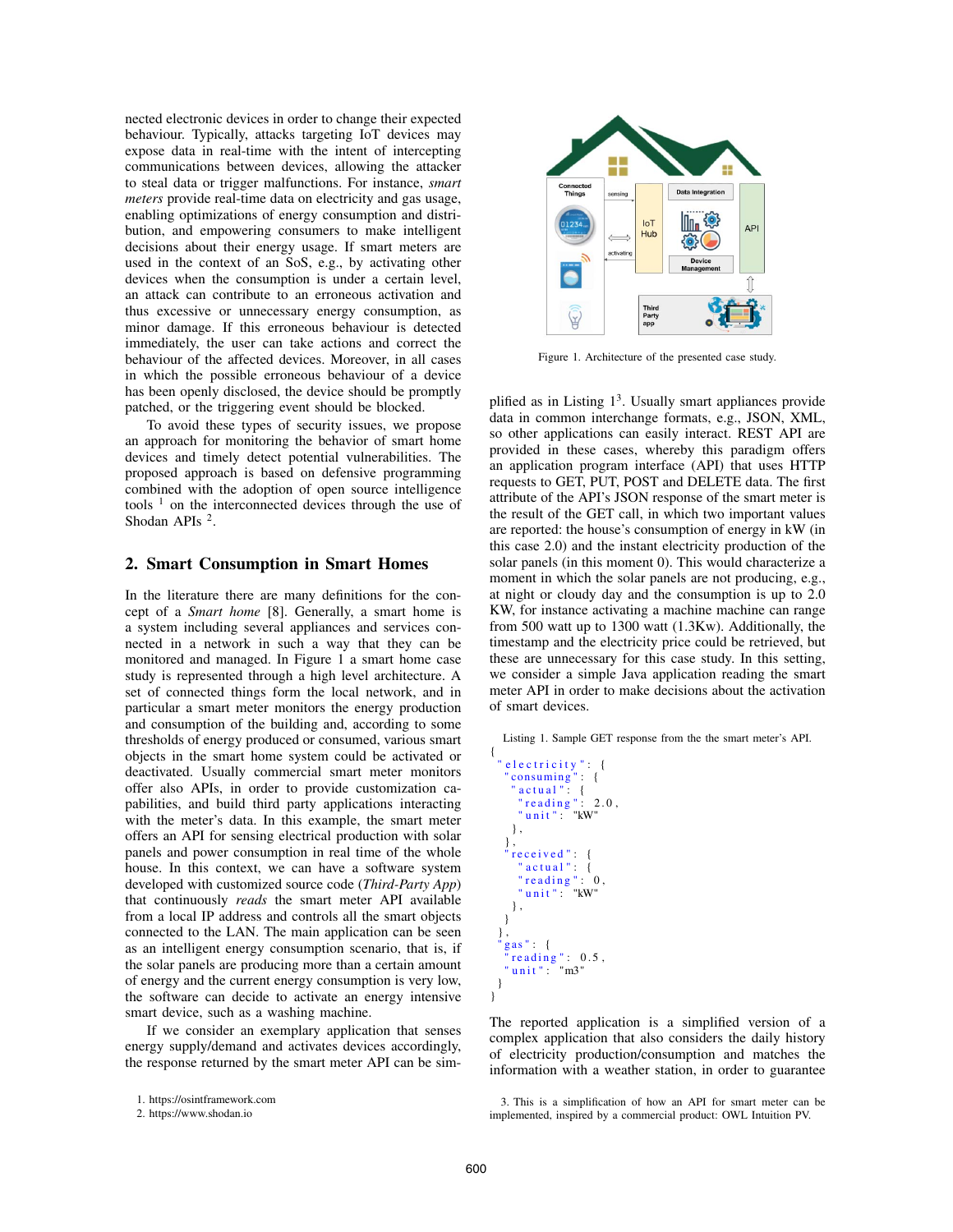that the production of solar energy will be sufficient for the needed amount of time. For sake of simplicity we assume that the *sensing* and *activating* methods are part of a scheduled routine that also detects other useful information, but Listing 2 only contains a snippet of code doing the simple task we are discussing.

Consider this snippet as an example of third-party code that works with the IoT devices. It continuously calls the smart meter API URL and stores the resulting JSON in the smartmeter variable. Then this application checks if the energy available is more than 5 kW and, if so, it instantiates a device as a new Thing which is activated according to the priority list; otherwise, it continues to monitor the API until this condition is matched.

```
Listing 2. Example of Third Party app
while (true) {
    URL api =new URL ("https://192.168.1.12/"+
                  'smarthome / meter / get" );
    Thing smartmeter = new Thing ();
    smartmeter . setIpAddress ("192.168.1.12");
    String content =
         MyFileUtils . urlToString ( api , "utf −8" ) ;
    JSONObject toJsonObject =
        new JSONObject (content);
    JSONObject smartmeter =
        toJsonObject . get ( "electricity" ) ;
    Double consumption =
         smartmeter.get ("consuming"))
                 . get ( "actual" ) )
                  . get ("reading");
    Double received = ...;Double delta = 5.0;
    if (received - consumption >= delta) {
         Thing t = new Thing();
        t . activate ();
         ...
    }
}
```
If the smart meter has exposed vulnerabilities, it can be the target of malicious attacks which could affect the reading shown in the API response. Optimistically, this could result in the undesired activation or deactivation of devices, affecting the electricity consumption of the smart home. However, such an attack could be escalated to an even worse situation, causing incidents such as power outages or even a voltage overload.

#### 3. Detecting Vulnerabilities in 3rd Party Apps

In IoT-enabled SoS, smart objects are usually connected to sensors, which collect information about the environment, and actuators, which perform actions according to the collected information. If one such smart object is subject to a vulnerability, it could be exploited as an entry point and expose the entire SoS to malicious interference. One way of protecting smart objects from attackers is by using tools to automatically and timely detect vulnerable devices. One such tool is Shodan, which provides a dashboard and APIs listing devices currently publicly exposed over IP to anyone on the Internet. An example of a Shodan entry can be a vulnerability publicly available showing how to execute a command injection to a Smart Camera connected over IP. This would mean that if the user recognise this device as part of its network, he / she should take immediately countermeasures to deal with this issue. Shodan can be used to inspect if one of the systems in the network, subject of our study, has a potential vulnerability, by checking if it is exposing a public interface to the Internet. It is important to observe that, in a SoS context, the API's purpose is to detect devices that have services publicly exposed to the Internet, along with details about these services. Once it is known that a device is reachable by Shodan, further analysis must be performed to determine whether or not a vulnerability exists, so it can finally be patched if needed.

A constant monitoring using Shodan's APIs will help an SoS to adapt and recalculate in case a vulnerability is exposed by one of its constituent systems. The Shodan API provides several features that could be valuable to detect potential vulnerabilities in a smart environment, such as: IP lookup, host search, IP crawl, automatic alert in a given list of IP addresses.

#### 4. Defensive Programming against SoS Vulnerabilities

The approach we propose to deal with the case study presented in section 2 and its potential vulnerabilities is to use a well-known programming paradigm called *Defensive programming* [9]. According to such paradigm, developers must assume that any possible vulnerability will be exploited and thus apply good practices to develop code that is secure against attacks. One such practice consists in preserving code correct execution by using *assertions*. The idea is to add assertions in the code so to check if the code is executing correctly and produced values are within expectations. As known, an assertion is in fact an expression that must be evaluated *true* if the program is running correctly; if not, defensive programming requires that the execution be terminated. Defensive programming also considers how the program can be stopped securely. By combining this paradigm with the functionalities of a vulnerability monitoring systems like Shodan, we can handle SoS vulnerabilities in multiple scenarios. In the case study represented in Figure 1, considering assertions in the development of third party applications may help to check if the interactions among devices involves a *Thing* that appears in the Shodan directory, as vulnerable. If we find that even one of the smart objects is exposed to vulnerabilities the program will notify the system manager and / or alter its behaviour. Of course this is applicable to the smart thing software itself, even if it results easier to be managed with respect to third party apps, making this interleaving connections more complex. As such, defensive programming can be a good practice in the development of third-party applications for SoS but it is not a silver bullet, nor the unique solution. For instance, the code reported in listing 2, in particular every occurrence of the concept Thing, should be surrounded by an assertion checking if this device appears as exposed on the Shodan repository. To provide a sample of this approach, we simulated the Shodan API response locally and the result is reported in Listing 3. We had to simulate the response because the Shodan database is (fortunately) not densely populated, and we would not like to expose a real vulnerability of a third-party device for our experiment. This result is the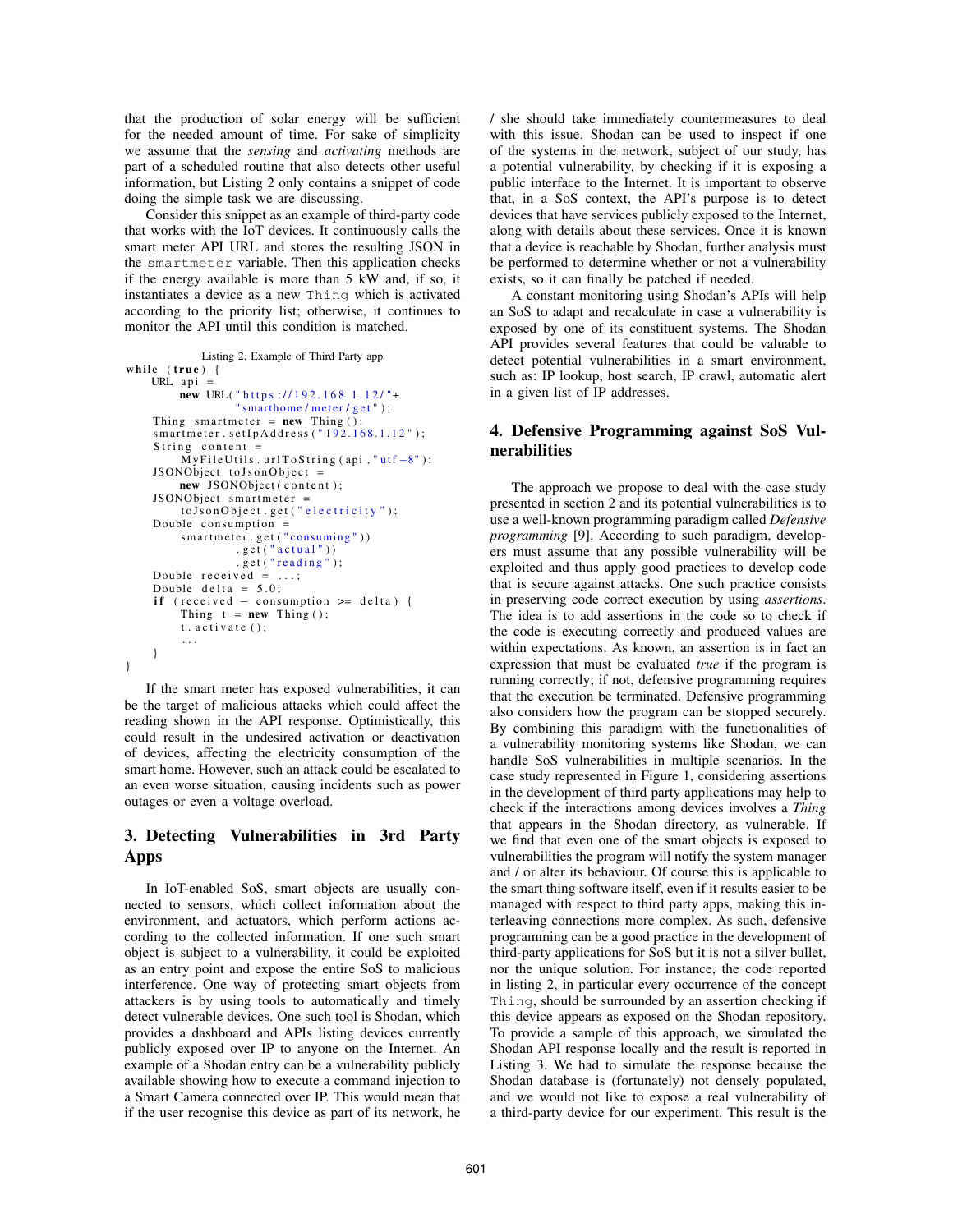JSON response of the REST call /shodan/host/ip, checking if the IP indicated as parameter appears in the list of exposed devices.

```
Listing 3. Sample GET response from Shodan's API.
{
  "region_code": null,
  "ip": "192.168.1.12"
  "country_name": "Italy", "hostnames": [],
  "data": [
    {
      "product": "Smart Meter Device of the GSSI",
      "os": null,
      "timestamp": "2014-01-12T18:25:41",
      "isp": "Telecom"
    }
 ]
}
```
This result highlights that the smart meter used in the application, connected then with the required ip, is exposed and might be affected by a vulnerability, so it is important to alert the manager of the smart home.

The code reported in Listing 2 could be easily extended with the defensive strategy we propose and, in particular, the API call for getting the electrical information from the smart meter should be refined as reported in Listing 4.

```
Listing 4. Defensive Programming Example
try
    Shodan shodan = new Shodan (key);
    if (received - consumption >= delta) {
        assert
             shodan . checkIfDeviceIsVulnerable (
                 smartmeter . getIp_address ()
             ) :
             "Device seems to be vulnerable";
        Thing t = new Thing();
        t . activate ();
    }
} catch ( AssertionError error ) {
    // Output expected AssertionErrors .
    System.err.println(
    "The application will be stopped");
    // here the de veloper can customize the
    // actions to be undertaken
    return ;
```

```
}
```
This very simple code, refined in the perspective of defensive programming, prevents the activation of the device controlled by parameters of the smart meter in case the smart meter appears in the Shodan repository.



Figure 2. Log of the running application

The code reported in Listing 4 should replace the affected part of the code in Listing 2. The main point deserving attention is the assertion in which the shodan library with the checkIfDeviceIsVulnerable method to check if the device is listed in the Shodan repository. If the assertion fails, the exception will be treated and the program will be stopped. This behaviour can be further customized to better manage the flow of activation or notification to the developer.

The log reported in Figure 2 reports two flows of execution of the code. Figure 2 a) reports the monitoring in which a new device is activated when there is sufficient electricity available. In Figure 2 b) the condition is not matched, so when the event is triggered the assertion fails, warning the system administration of a potential vulnerability and halting the application. This log simply shows the different flows in the cases where the assertion passes or fails. In the a) part, the log shows that the device, not being listed in the Shodan repository, triggers the activation of another device from the priority list. In the option b) the device is actually listed during the monitoring phase and then an alert (highlighted in red) is raised to warn the system administrator to resolve the issue. Of course this example has been tested in a local environment with an Eclipse installation to simulate the home environment, the API and the flow. The action undertaken when the application is discovered as vulnerable is limited to a console print out. We plan to simulate this in a real scenario with sensing devices and a real case study. It worth noting that while this paper uses Shodan as the repository of the vulnerabilities, the approach we propose is general enough to be extended to other sources. More in general, Open Source Intelligence (OSINT) refers to the collection of information from public sources to gather data of publicly available information sources about individuals and business intelligence purposes. Based on it this approach can be extended to add other sources in order to gather more information about exploits or other info about our devices vulnerabilities.

#### 5. Relevant Application Scenarios

Beyond the simple case discussed in the previous section, we foresee several other possible scenarios in which defensive programming combined with OSINT application can support SoS cybersecurity. In this section we briefly discuss some of such possible scenarios.

Assertions Actions The used assertion simply stops the program to avoid possible unwanted behaviour without planning a possible action of resolution. For this reason, a notification mechanism could be introduced to avoid stopping the program's execution and react accordingly and manually on the affected code. This point can be further automated with self adaptation plans.

Self-adaptation Self-adaptive software checks its own behaviour and evolves autonomously when the evaluation indicates that it is not possible to accomplish what the software is intended to do [10]. Self adapting may be a positive strategy if the Shodan library reveals that one of the device results as affected by vulnerabilities. Instead of stopping execution, the program can self-adapt its behaviour with a reconfiguration plan. For instance, if the assertion fails the program could try to continue to coordinate the activation of other devices without relying on the affected device. An adaptation plan could be a lookup for other smart meters connected to the network or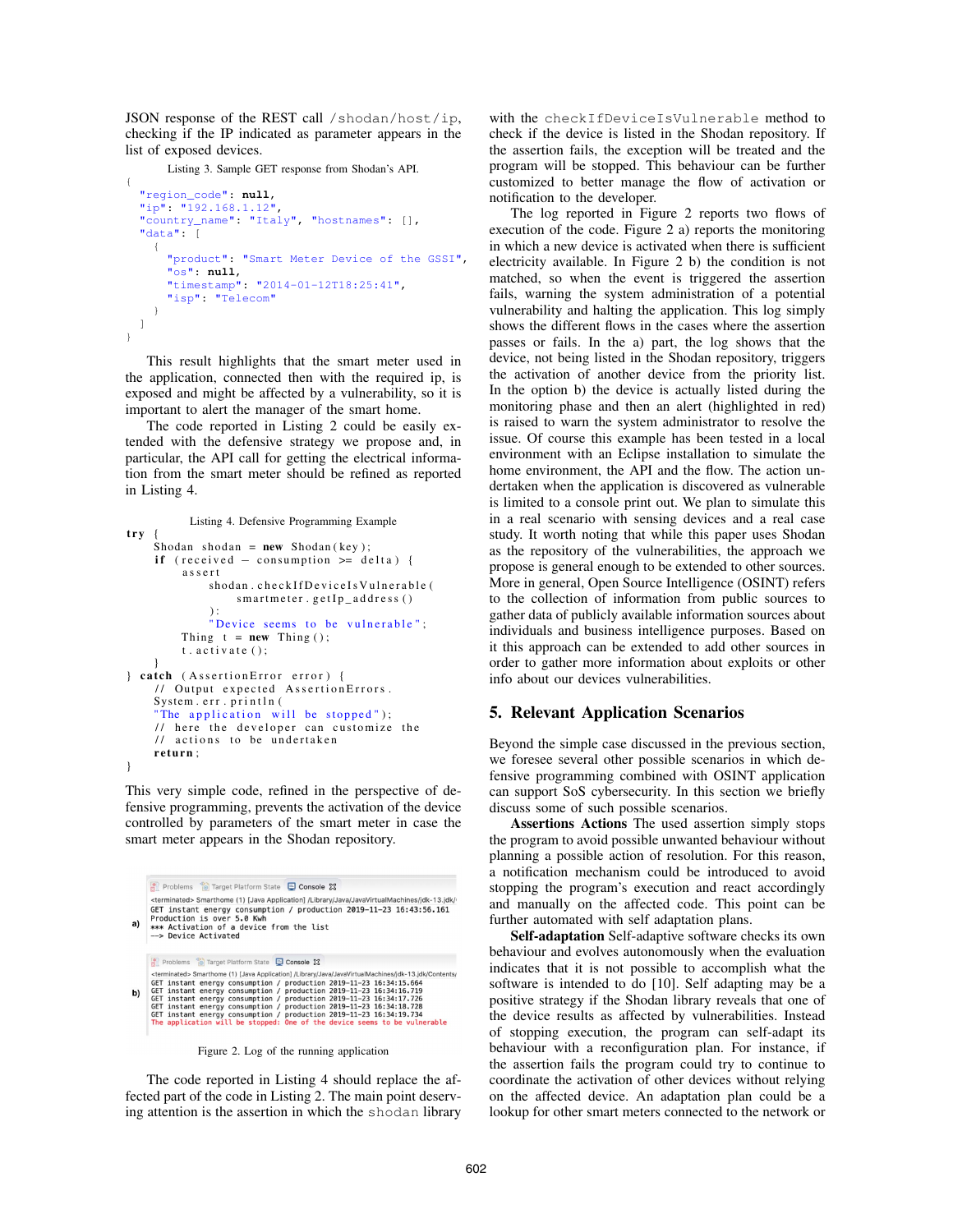use historical data to make informed decisions (AI could be the cutting edge technology).

Online Testing Our approach can be leveraged for promoting the application of proactive online testing activities, for the purposes of security assessment [11]. Online testing consists of continuing the execution of test cases on the system in production, and is recently gaining attention, motivated by the continuous evolution and complexity of modern pervasive systems. This is especially true in dynamic contexts such as smart homes, and more in general for any SoS. We envisage a potential application of an online testing strategy that by periodically checking the inserted assertions (i.e., considering a test suite aiming at covering the included assertions), would allow to timely detect, and react against, possible vulnerabilities, before these are experienced by the SoS end-users. Alternatively, we could instead inject security attacks on purpose, similarly to Netflix Chaos Monkey concept [12], so to test if the system is ready to react to attacks.

Security Testability It is well known since the early 90's that proper placement of assertions improves a program's testability [13]. By including *ad hoc* assertions for dealing with potential vulnerabilities, we are improving the potential of disclosing possible attacks and hence naturally increase a system testability for security. Of course, such statement is strictly dependent on the quality of the assertion themselves, therefore it is important in future work to study the effectiveness and extent of the assertions we produce, and where we embed them.

#### 6. Related Works

In the literature, the issue of security in smart city systems is already a hot topic and different approaches to solve it have been proposed. With regard to the smart city domain, in [14] the authors discuss various privacy and security solutions, recommendations, and standards for smart cities and their services. The challenges highlighted here are given by the exploitation of ICT to offer high quality smart city services to the people. Consequently, IoT contexts present several security, privacy and ethical challenges as exposed in [15]. The issues presented here are due to the complexity of IoT systems and the heterogeneity of their components. The authors highlight also the security issues related to the connections between IoT objects. Thus, they propose a threat model for all the smart city areas, including smart home. Moreover, in [16] the authors present the results of a security assessment of IoT devices extending a public dataset of Shodan queries. From this study, they extracted query terms used to access to a class of IoT devices, showing how easy is to detect vulnerabilities in IoT devices. These queries can serve as a starting point for further application of Shodan in cybesecurity applications. Focusing on the smart home context, in [17] is described the context of smart buildings in which there is the need of managing the overflowing of energy generation and it is raised up the need of the integration of cybersecurity testing. In particular, here they highlight the importance of knowing what type of attack is happening to be able to implement a digital forensic readiness. In [18] are exposed the risks of having cloudbased IoT technologies in the different smart city contexts. In particular, for the smart buildings context they propose a robust Intrusion Detection System (IDS) based on machine learning algorithms that detects any abnormality in the traffic of data in the cloud. [19] proposes an approach that calculate threat factors based on different features (e.g., system architecture, networks, operating systems, database schemas, encryption techniques, security policies, business operations, and corporate data). The calculated factors are responsible for telling how a smart city system can face cyber-threats in terms of robustness. The work in [20] proposes an architecture for Smart Homes that facilitates security analysis of the IoT systems in the house, giving a global view of the devices and networks composing the smart home. This approach wants to sketch the different systems of a smart home system in order to know what can be the crucial vulnerabilities. In [21], the authors highlight the challenges of preserving the security of SoS domains due to their characteristics (e.g., operational independence of constituent systems, absence of central authority). Here, one of the main security challenge is to manage cascading attacks, thus, the authors propose a DSML to represent SoS security architecture enabling the discovery, analysis and resolution of cascading attacks. With regard to the defensive programming paradigm, in the literature we can find how its exploitation can be used to deal with cyber-security issues. In [22] a defensive programming approach is exposed to a sensor architecture in order to identify sensor malfunctions upon their occurrence. This continuous checking approach is implemented as a model containing a set of rules that promptly alerts about a malfunction and contributes in diagnosing the problem. Regarding the IoT context, in [23] the authors expose security and privacy issues in the deployment of smart camera sensors. Here, it is explained how can be exploited the defensive programming paradigm to ensure trustworthiness in a smart camera sensors network. In [24] an iterative process for security management in systems characterised by an high inter-connectivity (e.g. Smart Grids) is proposed. Here, four security layers are implemented aiming to increase the security of decentralized control algorithms for critical infrastructures. In the first of these layers, some recommended best practices can be found, including defensive programming, to help in preserving from defeats the infrastructure single nodes in order to prevent infections of the other nodes in the infrastructure. Another approach for cybersecurity in a smart city environment is trust management [25], in which devices store information about each other and maintain a level of trust based on past interactions. This approach can help identify faulty or misbehaving members of the network, although it doesn't stop an external attacker from taking control of a previously trusted, but vulnerable, device.

#### 7. Conclusions

Cybersecurity is a real issue in the development of smart services in the smart home domain. Different smart objects communicate automatically and autonomously increasing their exposure to vulnerabilities that can affect the entire SoS. This ripple effect can endanger everyday life activities including operations that can even include safety issues. In this paper we introduced an approach for the continuous monitoring of SoS that combines defensive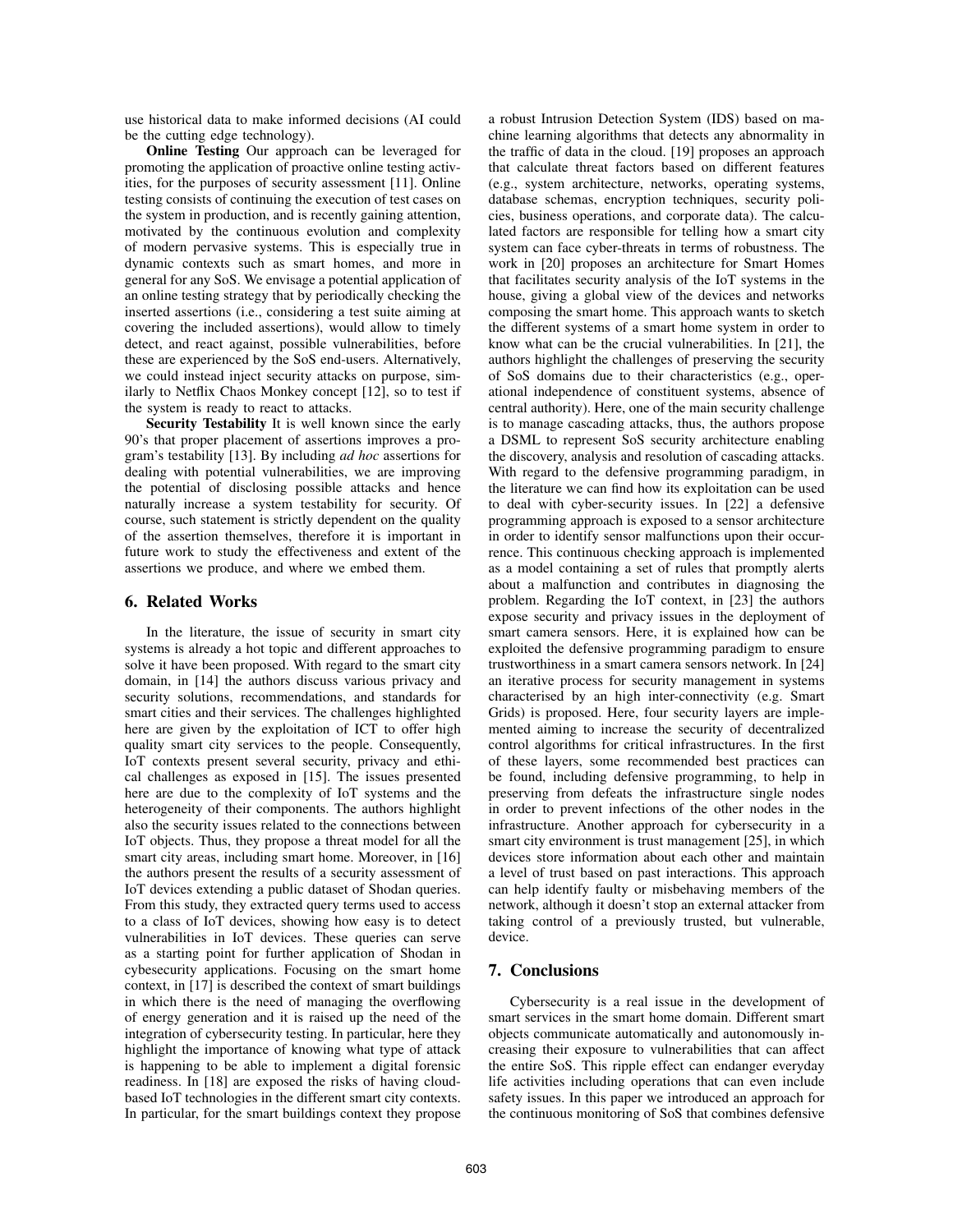programming techniques with the usage of Shodan APIs. We illustrated a possible application of the approach in a smart home environment that can of course be extended to more complex scenarios and domains, e.g., smart cities. For this case study, the presented approach would avoid failures that could lead to energy wastage, appliances breakdowns or disclosure of personal data. In the smart city domain there are other contexts in which this approach could be applied. More in general, whenever we have a SoS implying the collaboration among different smart objects connected to a network, the approach can help timely detect potentially exposed vulnerabilities. For instance, in a smart mobility environment in which the traffic is monitored and managed using IoT sensors connected in a network, we can use the same approach of checking their IP addresses. Moreover, in this context vulnerabilities exposure could produce environmental issues in terms of air pollution. Nowadays several researchers advocate a paradigm of security-bydesign [26], according to which a system must be built to be secure since its very inception. In the case of SoS, such a paradigm appears hardly applicable, because of the inherent dynamism and autonomic nature of such systems. We see our proposal of adopting defensive programming and of leveraging OSINT technology as a preliminary attempt to get closer to secure-by-design SoS. This work is directed to SoS developers and researchers, and we hope can provide guidelines or inspiration to be taken under consideration. In future work, we aim at developing a complete framework for more applications and further case studies. Moreover we plan to investigate model based design and development for secure systems. Using Model Driven Engineering (MDE) helps to shift the focus from code-centric techniques to code generation. In this context it would be interesting to investigate whether designing systems with models may support the automation of some steps. For instance we could investigate the automatic generation of assertions in our applications with specific protected code areas that can be further customized by developers.

#### References

- [1] M. W. Maier, "Architecting principles for systems-of-systems," *Systems Engineering*, vol. 1, no. 4, pp. 267–284, 1998.
- [2] C. B. Nielsen, P. G. Larsen, J. Fitzgerald, J. Woodcock, and J. Peleska, "Systems of systems engineering: basic concepts, modelbased techniques, and research directions," *ACM Computing Surveys*, vol. 48, no. 2, pp. 1–41, 2015.
- [3] A. Al-Fuqaha, M. Guizani, M. Mohammadi, M. Aledhari, and M. Ayyash, "Internet of things: A survey on enabling technologies, protocols, and applications," *IEEE Communications Surveys Tutorials*, vol. 17, no. 4, pp. 2347–2376, 2015.
- [4] R. J. Robles, T.-h. Kim, D. Cook, and S. Das, "A review on security in smart home development," *International Journal of Advanced Science and Technology*, vol. 15, 2010.
- [5] N. Neshenko, E. Bou-Harb, J. Crichigno, G. Kaddoum, and N. Ghani, "Demystifying iot security: An exhaustive survey on iot vulnerabilities and a first empirical look on internet-scale iot exploitations," *IEEE Communications Surveys Tutorials*, vol. 21, no. 3, pp. 2702–2733, 2019.
- [6] N. Komninos, E. Philippou, and A. Pitsillides, "Survey in smart grid and smart home security: Issues, challenges and countermeasures," *IEEE Communications Surveys Tutorials*, vol. 16, no. 4, pp. 1933–1954, 2014.
- [7] M. Abomhara et al., "Cyber security and the internet of things: vulnerabilities, threats, intruders and attacks," *Journal of Cyber Security and Mobility*, vol. 4, no. 1, pp. 65–88, 2015.
- [8] Li Jiang, Da-You Liu, and Bo Yang, "Smart home research," in *Proceedings of 2004 International Conference on Machine Learning and Cybernetics (IEEE Cat. No.04EX826)*, vol. 2, 2004, pp. 659–663.
- [9] J. K. Teto, R. Bearden, and D. C.-T. Lo, "The impact of defensive programming on i/o cybersecurity attacks," in *Proceedings of the SouthEast Conference*, 2017, pp. 102–111.
- [10] R. Laddaga, "Creating robust software through self-adaptation," *IEEE Intelligent Systems*, vol. 14, no. 3, pp. 26–29, 1999.
- [11] A. Bertolino, G. De Angelis, S. Kellomaki, and A. Polini, "Enhancing service federation trustworthiness through online testing," *Computer*, vol. 45, no. 1, pp. 66–72, 2011.
- [12] C. Bennett and A. Tseitlin, "Chaos monkey released into the wild," *Netflix Tech Blog*, vol. 30, 2012.
- [13] J. M. Voas and K. W. Miller, "Software testability: The new verification," *IEEE software*, vol. 12, no. 3, pp. 17–28, 1995.
- [14] R. Khatoun and S. Zeadally, "Cybersecurity and privacy solutions in smart cities," *IEEE Communications Magazine*, vol. 55, no. 3, pp. 51–59, 2017.
- [15] A. Seeam, O. S. Ogbeh, S. Guness, and X. Bellekens, "Threat modeling and security issues for the internet of things," in *2019 Conference on Next Generation Computing Applications (NextComp)*, 2019, pp. 1–8.
- [16] A. Albataineh and I. Alsmadi, "Iot and the risk of internet exposure: Risk assessment using shodan queries," in *2019 IEEE 20th WoWMoM International Symposium*, 2019, pp. 1–5.
- [17] E. Bajramovic, K. Waedt, A. Ciriello, and D. Gupta, "Forensic readiness of smart buildings: Preconditions for subsequent cybersecurity tests," in *2016 IEEE International Smart Cities Conference (ISC2)*, Sep. 2016, pp. 1–6.
- [18] N. Sengupta, "Designing cyber security system for smart cities," in *Smart Cities Symposium 2018*, April 2018, pp. 1–6.
- [19] P. Wang, A. Ali, and W. Kelly, "Data security and threat modeling for smart city infrastructure," in *2015 International Conference on Cyber Security of Smart Cities, Industrial Control System and Communications (SSIC)*, Aug 2015, pp. 1–6.
- [20] K. Ghirardello, C. Maple, D. Ng, and P. Kearney, "Cyber security of smart homes: Development of a reference architecture for attack surface analysis," in *Living in the Internet of Things: Cybersecurity of the IoT - 2018*, March 2018, pp. 1–10.
- [21] J. El Hachem, Z. Y. Pang, V. Chiprianov, A. Babar, and P. Aniorte, "Model driven software security architecture of systems-ofsystems," in *2016 23rd Asia-Pacific Software Engineering Conference (APSEC)*, 2016, pp. 89–96.
- [22] A. Carteron, C. Consel, and N. Volanschi, "Improving the Reliability of Pervasive Computing Applications By Continuous Checking of Sensor Readings," in *IEEE International Conference on Ubiquitous Intelligence and Computing*, Toulouse, France, Jul. 2016.
- [23] M. Loughlin and A. Adnane, "Privacy and trust in smart camera sensor networks," in *2015 10th International Conference on Availability, Reliability and Security*, Aug 2015, pp. 244–248.
- [24] M. Stübs, "Towards emergent security in low-latency smart grids with distributed control," in *2018 IEEE International Conference on Communications, Control, and Computing Technologies for Smart Grids (SmartGridComm)*, Oct 2018, pp. 1–6.
- [25] M. L. Loper and B. Swenson, "Machine to machine trust in smart cities," in *2017 IEEE 37th International Conference on Distributed Computing Systems (ICDCS)*, 2017, pp. 1887–1889.
- [26] J. Geismann, C. Gerking, and E. Bodden, "Towards ensuring security by design in cyber-physical systems engineering processes," in *Proceedings of the 2018 International Conference on Software and System Process*, 2018, pp. 123–127.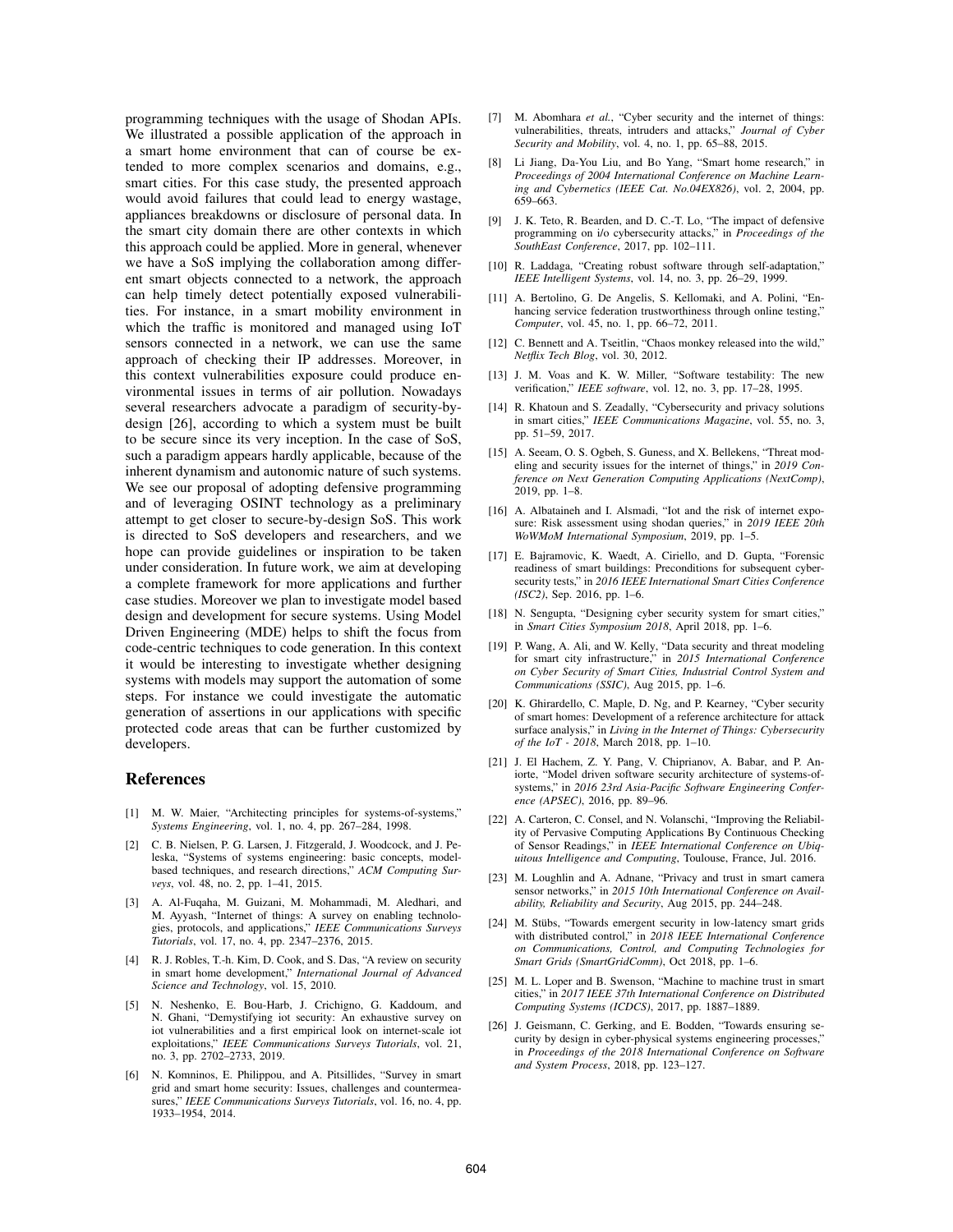## **2020 IEEE European Symposium on Security and Privacy Workshops (EuroS&PW) EuroSPW 2020**

### **Table of Contents**

| The Workshops of the 5th IEEE European Symposium on Security and Privacy - Preface  xix |  |
|-----------------------------------------------------------------------------------------|--|
| Alessio Merlo (DIBRIS, University of Genoa, Italy) and Luca Viganò                      |  |
| (King's College London, London, UK)                                                     |  |

### **CACOE: Cyberange Technologies Workshop**

| International Workshop on Cyber Range Technologies and Applications (CACOE 2020)  1<br>Maria Leitner (AIT Austrian Institute of Technology) and Teodor<br>Sommestad (Swedish Defence Research Agency FOI)                                                                                                                    |
|------------------------------------------------------------------------------------------------------------------------------------------------------------------------------------------------------------------------------------------------------------------------------------------------------------------------------|
| Zhenguo Hu (Japan Advanced Institute of Science and Technology),<br>Razvan Beuran (Japan Advanced Institute of Science and Technology),<br>and Yasuo Tan (Japan Advanced Institute of Science and Technology)                                                                                                                |
| Comprehensive Cyber Arena; the Next Generation Cyber Range<br>11<br>Mika Karjalainen (Institute of Information Technology, JAMK University<br>of Applied Sciences, Jyväskylä, Finland) and Tero Kokkonen (Institute<br>of Information Technology, JAMK University of Applied Sciences,<br>Jyväskylä, Finland)                |
| 17<br>Patrik Lif (Swedish Defence Research Agency), Stefan Varga (KTH Royal<br>Institute of Technology, Swedish Armed Forces Headquarters, Stockholm,<br>Sweden), Mikael Wedlin (Swedish Defence Research Agency), David<br>Lindahl (Swedish Defence Research Agency), and Mats Persson (Swedish<br>Defence Research Agency) |
| Learning Analytics Perspective: Evidencing Learning from Digital Datasets in Cybersecurity<br><b>Exercises</b><br>27<br>Kaie Maennel (Tallinn University of Technology)                                                                                                                                                      |
| CRATE Exercise Control - A Cyber Defense Exercise Management and Support Tool  37<br>Jonas Almroth (Swedish Defence Research Agency (FOI)) and Tommy<br>Gustafsson (Swedish Defence Research Agency (FOI))                                                                                                                   |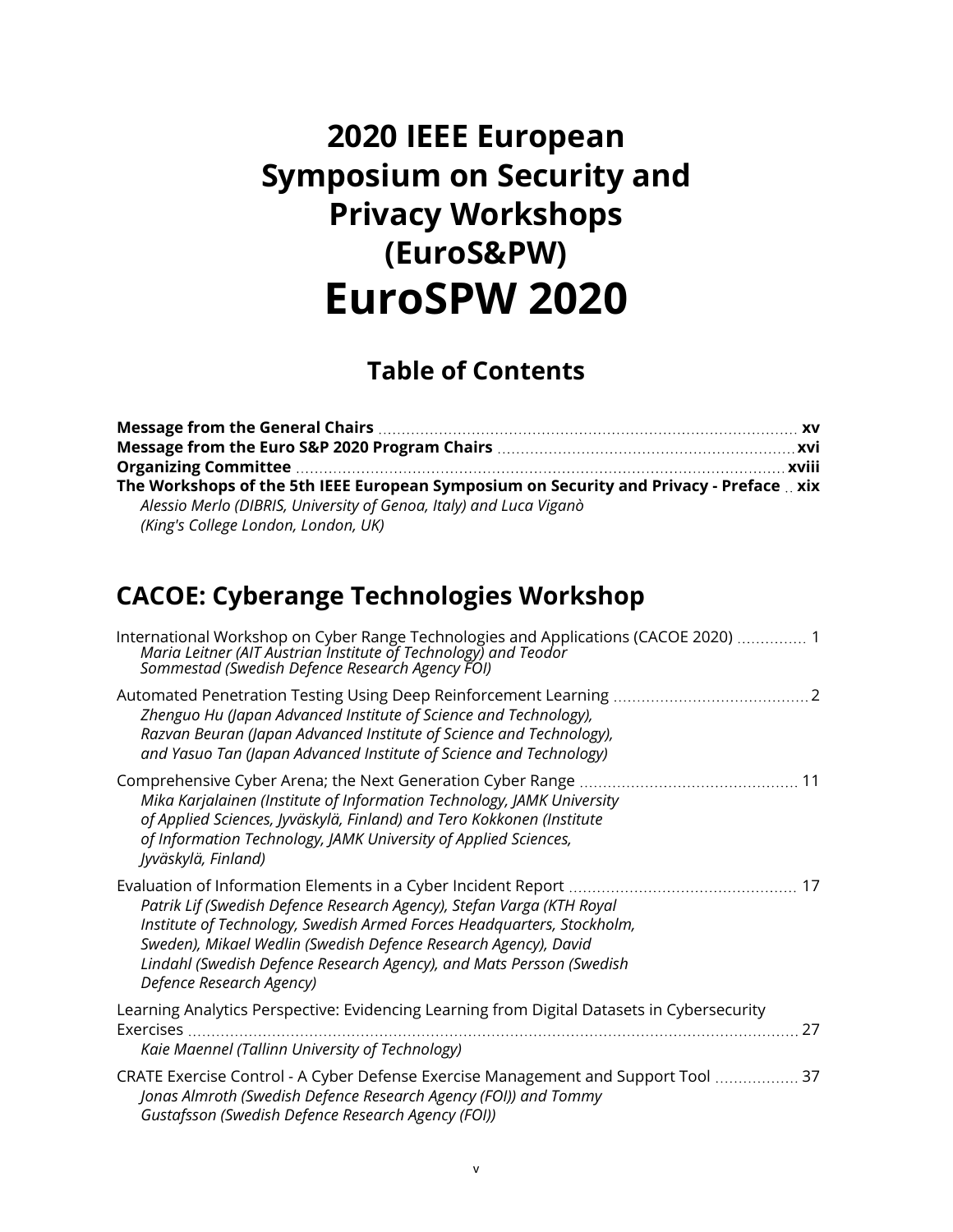| Replicated Testbed Experiments for the Evaluation of a Wide-range of DDoS Defenses  46<br>Alefiya Hussain (USC/Information Sciences Institute), David DeAngelis<br>(USC/Information Sciences Institute), Erik Kline (USC/Information<br>Sciences Institute), and Stephen Schwab (USC/Information Sciences<br>Institute)                                                 |
|-------------------------------------------------------------------------------------------------------------------------------------------------------------------------------------------------------------------------------------------------------------------------------------------------------------------------------------------------------------------------|
| An Experimental Approach for Estimating Cyber Risk: A Proposal Building upon Cyber Ranges<br>and Capture the Flags.<br>Giorgio Di Tizio (University of Trento), Fabio Massacci (University of<br>Trento), Luca Allodi (Technical University of Eindhoven), Stanislav<br>Dashevskyi (Forescout Technologies), and Jelena Mirkovic (University<br>of Southern California) |
| <b>CyberCert: Cybersecurity Certification</b>                                                                                                                                                                                                                                                                                                                           |
| First International Workshop on Lightweight and Incremental Cybersecurity Certification  66<br>Philippe Massonet (CETIC Research Center)                                                                                                                                                                                                                                |
| How to Stop Crashing more than Twice: A Clean-Slate Governance Approach to IT Security  67<br>Tobias Fiebig (TU Delft)                                                                                                                                                                                                                                                  |
| From Lightweight Cybersecurity Assessment to SME Certification Scheme in Belgium  75<br>Christophe Ponsard (CETIC), Philippe Massonet (CETIC), Jeremy<br>Grandclaudon (CETIC), and Nicolas Point (Multitel)                                                                                                                                                             |
| Andrea Morgagni (Leonardo), Philippe Massonet (CETIC Research Center),<br>Sébastien Dupont (CETIC Research Center), and Jeremy Grandclaudon<br>(CETIC Research Center)                                                                                                                                                                                                  |
| Cybersecurity Certification for Agile and Dynamic Software Systems - a Process-Based<br>Volkmar Lotz (SAP Labs France)                                                                                                                                                                                                                                                  |
| JCMathLib: Wrapper Cryptographic Library for Transparent and Certifiable JavaCard Applets  89<br>Vasilios Mavroudis (University College London) and Petr Svenda<br>(Masaryk University)                                                                                                                                                                                 |

### **EuroUSEC: European Workshop on Usable Security**

| Quermann Nils (Ruhr-Universität Bochum) and Degeling Martin<br>(Ruhr-Universität Bochum)                                                                                                                                                      |  |
|-----------------------------------------------------------------------------------------------------------------------------------------------------------------------------------------------------------------------------------------------|--|
| GDPR Reality Check - Claiming and Investigating Personally Identifiable Data from                                                                                                                                                             |  |
| Fatemeh Alizadeh (University of Siegen), Timo Jakobi (University of<br>Siegen), Alexander Boden (Fraunhofer Institute for Applied Information<br>Technology), Gunnar Stevens (University of Siegen), and Jens Boldt<br>(University of Siegen) |  |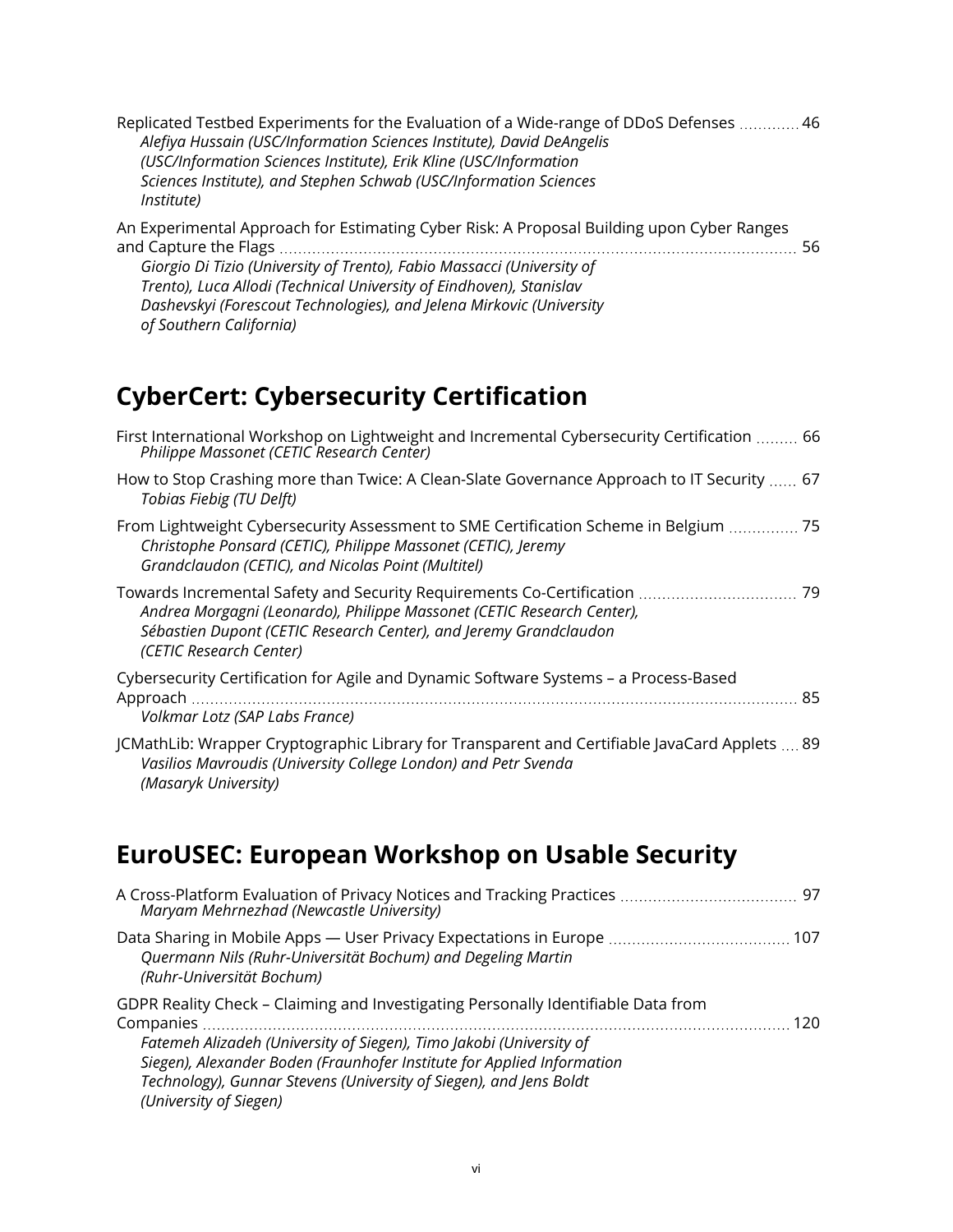| Analysis of Publicly Available Anti-phishing Webpages: Contradicting Information, Lack of<br>Mattia Mossano (Karlsruhe Institute of Technology), Kami Vaniea<br>(University of Edinburgh), Lukas Aldag (Karlsruhe Institute of<br>Technology), Reyhan Düzgün (Karlsruhe Institute of Technology), Peter<br>Mayer (Karlsruhe Institute of Technology), and Melanie Volkamer<br>(Karlsruhe Institute of Technology) |
|-------------------------------------------------------------------------------------------------------------------------------------------------------------------------------------------------------------------------------------------------------------------------------------------------------------------------------------------------------------------------------------------------------------------|
| James Nicholson (Northumbria University), Yousra Javed (National<br>University of Sciences and Technology), Matt Dixon (Northumbria<br>University), Lynne Coventry (Northumbria University), Opeyemi Dele<br>Ajayi (Northumbria University), and Philip Anderson (Northumbria<br>University)                                                                                                                      |
| Do Women in Conservative Societies (Not) Follow Smartphone Security Advice? a Case Study<br>Elham Al Qahtani (University of North Carolina Charlotte), Yousra<br>Javed (National University of Sciences and Technology), Heather<br>Lipford (University of North Carolina Charlotte), and Mohamed Shehab<br>(University of North Carolina Charlotte)                                                              |
| Vision: I Don't Want to use My Phone! A Cognitive Walkthrough for YubiKeys  160<br>Claudia Bischoff (University of Bonn), Eva Gerlitz (Fraunhofer FKIE),<br>and Matthew Smith (University of Bonn, Fraunhofer FKIE)                                                                                                                                                                                               |
| Vision: Investigating Web API Developer Experience in Relation to Terms of Service and<br>Aidah Ichario (Heriot-Watt University) and Manuel Maarek (Heriot-Watt<br>University)                                                                                                                                                                                                                                    |
| Vision: Shred If Insecure - Persuasive Message Design as a Lesson and Alternative to<br>Jan Tolsdorf (Hochschule Bonn-Rhein-Sieg University of Applied<br>Sciences) and Luigi Lo Iacono (Hochschule Bonn-Rhein-Sieg University<br>of Applied Sciences)                                                                                                                                                            |
| Chan Nam Ngo (University of Trento, Trento, Italy), Daniele Friolo<br>(Sapienza University of Rome, Rome, Italy), Fabio Massacci (University<br>of Trento, Trento, Italy), Daniele Venturi (Sapienza University of<br>Rome, Rome, Italy), and Ettore Battaiola (Cassa Centrale Banca,<br>Trento, Italy)                                                                                                           |
| Vision: Why Johnny Can't Configure Smart Home? A Behavioural Framework for Smart Home<br>Joseph Shams (King's College London), Nalin A. G. Arachchilage (La<br>Trobe University, Australia), and Jose M. Such (King's College London)                                                                                                                                                                             |
| Simulating the Effects of Social Presence on Trust, Privacy Concerns & Usage Intentions in<br>Magdalene Ng (Newcastle University), Kovila P.L. Coopamootoo<br>(Newcastle University), Ehsan Toreini (Newcastle University), Mhairi<br>Aitken (Newcastle University), Karen Elliot (Newcastle University),<br>and Aad van Moorsel (Newcastle University)                                                           |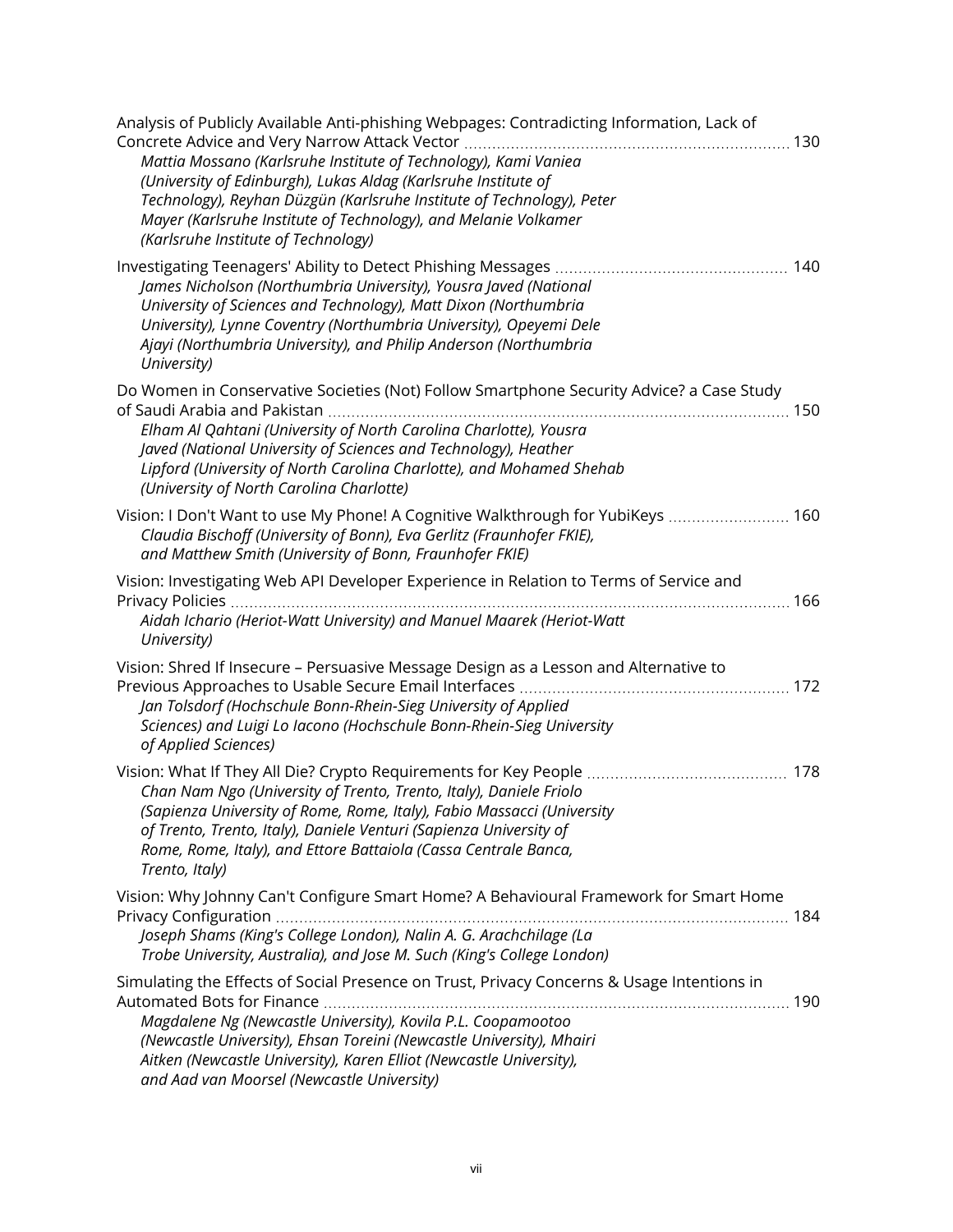| Cash, Cards or Cryptocurrencies? A Study of Payment Culture in Four Countries<br>200<br>Karoline Busse (University of Bonn), Mohammad Tahaei (University of<br>Edinburgh), Katharina Krombholz (CISPA Helmholtz Center for<br>Information Security), Emanuel von Zezschwitz (University of Bonn),<br>Matthew Smith (University of Bonn/Fraunhofer FKIE), Jing Tian<br>(Zhejiang University), and Wenyuan Xu (Zhejiang University) |
|-----------------------------------------------------------------------------------------------------------------------------------------------------------------------------------------------------------------------------------------------------------------------------------------------------------------------------------------------------------------------------------------------------------------------------------|
| Improving Non-Experts' Understanding of End-to-End Encryption: An Exploratory Study  210<br>Wei Bai (University of Maryland, College Park), Michael Pearson<br>(University of Maryland, College Park), Patrick Gage Kelley (Google<br>LLC), and Michelle L. Mazurek (University of Maryland, College Park)                                                                                                                        |
| Making Encryption Feel Secure: Investigating how Descriptions of Encryption Impact<br>Perceived Security.<br>220<br>Verena Distler (University of Luxembourg), Carine Lallemand<br>(University of Luxembourg / Eindhoven University of Technology), and<br>Vincent Koenig (University of Luxembourg)                                                                                                                              |
| End User and Expert Perceptions of Threats and Potential Countermeasures<br>230<br>Simon Anell (Helmholtz Center for Information Security (CISPA),<br>Saarland Informatics Campus), Lea Gröber (Helmholtz Center for<br>Information Security (CISPA)), and Katharina Krombholz (Helmholtz<br>Center for Information Security (CISPA))                                                                                             |
| Security Should be there by Default: Investigating how Journalists Perceive and Respond to<br>Risks from the Internet of Things.<br>240<br>Anjuli R. K. Shere (University of Oxford, UK), Jason R. C. Nurse<br>(University of Kent, UK), and Ivan Flechais (University of Oxford, UK)                                                                                                                                             |
| Tech Pains: Characterizations of Lived Cybersecurity Experiences.<br>250<br>Huixin Tian (Indiana University Bloomington), Chris Kanich (University<br>of Illinois at Chicago), Jason Polakis (University of Illinois at<br>Chicago), and Sameer Patil (Indiana University Bloomington)                                                                                                                                            |

### **HotSpot: Hot Topics in the Principles of Security and Trust**

| Joshua Guttman (Worcester Polytechnic Institute and MITRE Corporation)<br>and Sebastian Mödersheim (DTU Compute)                                                                 | 260  |
|----------------------------------------------------------------------------------------------------------------------------------------------------------------------------------|------|
| Arthur Americo (EECS, Queen Mary University of London) and Pasquale<br>Malacaria (EECS Queen Mary University of London)                                                          |      |
| Frank Piessens (KU Leuven)                                                                                                                                                       | -271 |
| A Game of Drones: Extending the Dolev-Yao Attacker Model with Movement<br>Andrew Cook (King's College London, London, UK) and Luca Viganò<br>(King's College London, London, UK) | 280  |
| Luca Viganò (King's College London, London, UK) and Daniele Magazzeni<br>(King's College London, London, UK)                                                                     | 293  |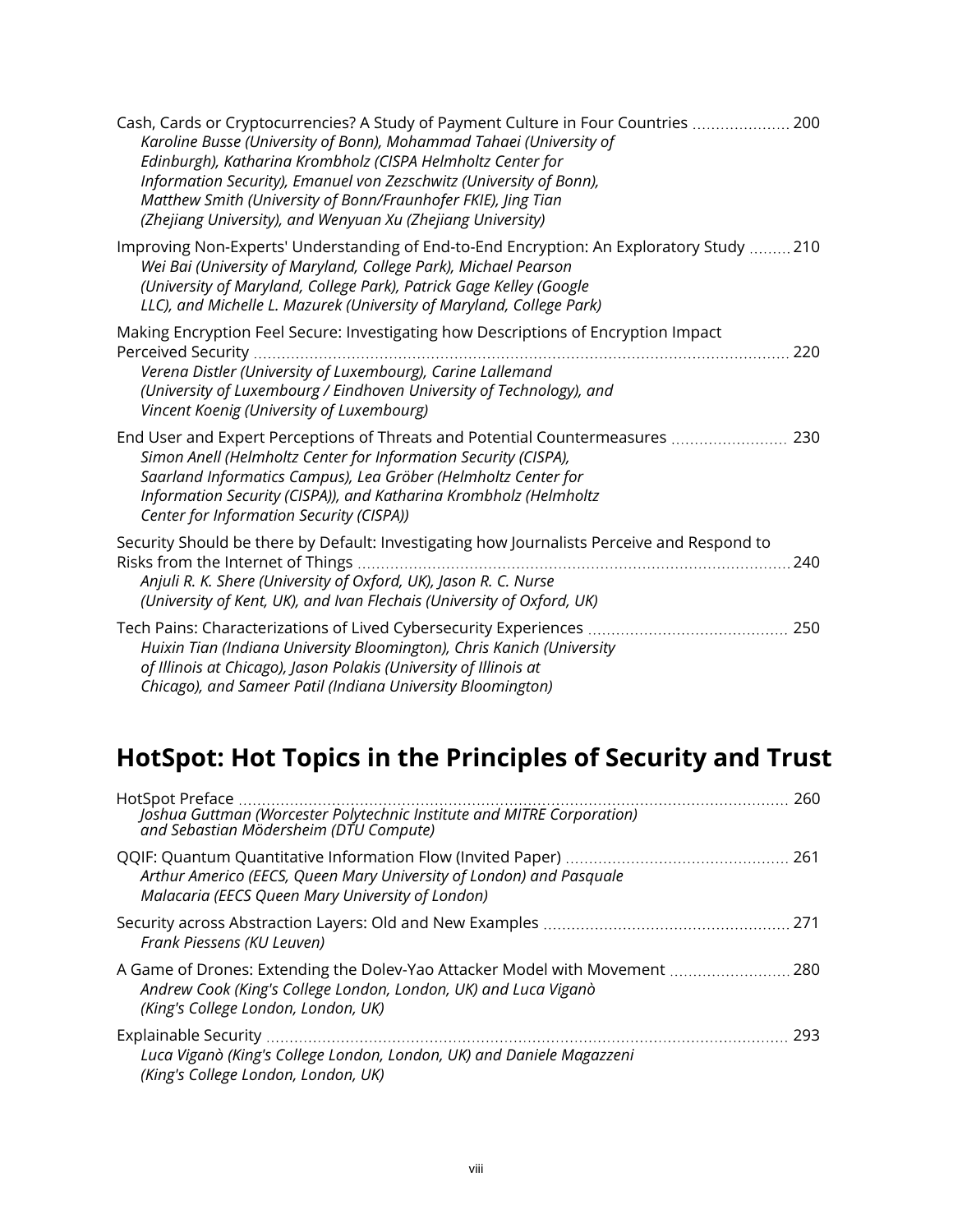### **IWPE: 6th International Workshop on Privacy Engineering**

| Preface on the International Workshop on Privacy Engineering 2020 (IWPE'20)  301<br>Jose M. Del Alamo (Universidad Politécnica de Madrid), Jose Such<br>(King's College London), Isabel Wagner (De Montfort Úniversity), and<br>Marvin Ramokapane (University of Bristol)                 |
|-------------------------------------------------------------------------------------------------------------------------------------------------------------------------------------------------------------------------------------------------------------------------------------------|
| Kim Wuyts (imec-DistriNet, KU Leuven), Laurens Sion (imec-DistriNet,<br>KU Leuven), and Wouter Joosen (imec-DistriNet, KU Leuven)                                                                                                                                                         |
| Shedding Light on Web Privacy Impact Assessment: A Case Study of the Ambient Light Sensor<br>Olejnik Lukasz (European Data Protection Supervisor)                                                                                                                                         |
| The Never-Ending Story: On the Need for Continuous Privacy Impact Assessment 314<br>Laurens Sion (imec-DistriNet, KU Leuven), Dimitri Van Landuyt<br>(imec-DistriNet, KU Leuven), and Wouter Joosen (imec-DistriNet, KU<br>Leuven)                                                        |
| Kalle Hjerppe (University of Turku), Jukka Ruohonen (University of<br>Turku), and Ville Leppänen (University of Turku)                                                                                                                                                                    |
| On Compliance of Cookie Purposes with the Purpose Specification Principle  326<br>Imane Fouad (INRIA), Cristiana Santos (Inria), Feras Al Kassar (SAP<br>Labs), Nataliia Bielova (Inria), and Stefano Calzavara (Universita Ca'<br>Foscari, Italy)                                        |
| A Siamese Adversarial Anonymizer for Data Minimization in Biometric Applications  334<br>Giuseppe Garofalo (imec-DistriNet, KU Leuven), Tim Van hamme<br>(imec-DistriNet, KU Leuven), Davy Preuveneers (imec-DistriNet, KU<br>Leuven), and Wouter Joosen (imec-DistriNet, KU Leuven)      |
| Enhancing Privacy via Hierarchical Federated Learning<br>Aidmar Wainakh (Technical University of Darmstadt), Alejandro Sanchez<br>Guinea (Technical University of Darmstadt), Tim Grube (Technical<br>University of Darmstadt), and Max Mühlhäuser (Technical University of<br>Darmstadt) |
| Reconciling Privacy and Utility for Energy Services - An Application to Demand Response<br>348<br>Franklin Leukam Lako (EDF Lab Paris-Saclay - SAMOVAR, Télécom<br>SudParis), Paul Lajoie-Mazenc (EDF Lab Paris-Saclay), and Maryline<br>Laurent (SAMOVAR, Télécom SudParis)              |

### **S&B: Security & Privacy on the Blockchain**

| IEEE S&B 2020: 4th IEEE Workshop on Security and Privacy on the Blockchain  356<br>Tim Ruffing (Blockstream) and Florian Tschorsch (Technische<br>Universität Berlin) |       |
|-----------------------------------------------------------------------------------------------------------------------------------------------------------------------|-------|
| Simon Janin (X80 Security), Kaihua Qin (Imperial College London),<br>Akaki Mamageishvili (ETH Zurich), and Arthur Gervais (Imperial College<br>London)                | - 357 |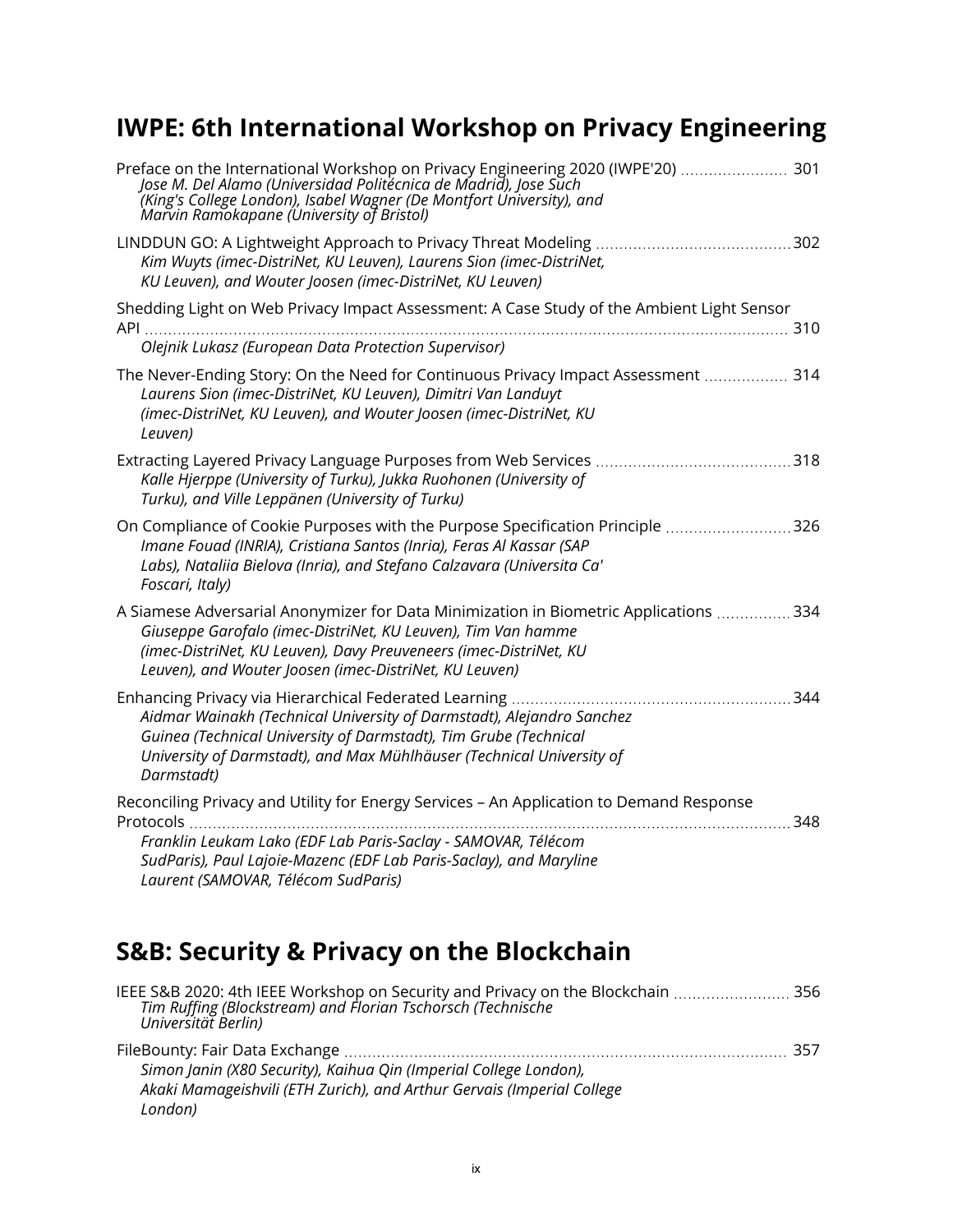| Performance Trade-offs in Design of MimbleWimble Proofs of Reserves  367<br>Suyash Bagad (Indian Institute of Technology Bombay) and Saravanan<br>Vijayakumaran (Indian Institute of Technology Bombay)       |
|---------------------------------------------------------------------------------------------------------------------------------------------------------------------------------------------------------------|
| Martin Westerkamp (Technische Universität Berlin) and Jacob Eberhardt<br>(Technische Universität Berlin)                                                                                                      |
| A Quantitative Analysis of Security, Anonymity and Scalability for the Lightning Network  387<br>Sergei Tikhomirov (University of Luxembourg), Pedro Moreno-Sanchez (TU<br>Wien), and Matteo Maffei (TU Wien) |
| Ostraka: Secure Blockchain Scaling by Node Sharding<br>397<br>Alex Manuskin (Technion & IC3), Michael Mirkin (Technion & IC3), and<br>Ittay Eyal (Technion & IC3)                                             |
| 407<br>Emad Badawi (University of Ottawa), Guy-Vincent Jourdan (University of<br>Ottawa), Gregor von Bochmann (University of Ottawa), and losif-Viorel<br>Onut (IBM Centre for Advanced Studies)              |
| CryptoWills: How to Bequeath Cryptoassets.<br>417<br>István András Seres (Eötvös Loránd University), Omer Shlomovits (KZen<br>Research), and Pratyush Ranjan Tiwari (Ashoka University)                       |

#### **WACCO: 2nd Workshop on Attackers and Cyber-Crime Operations**

| Mapping the Geography of Cybercrime: A Review of Indices of Digital Offending by Country  448 |
|-----------------------------------------------------------------------------------------------|
|                                                                                               |
|                                                                                               |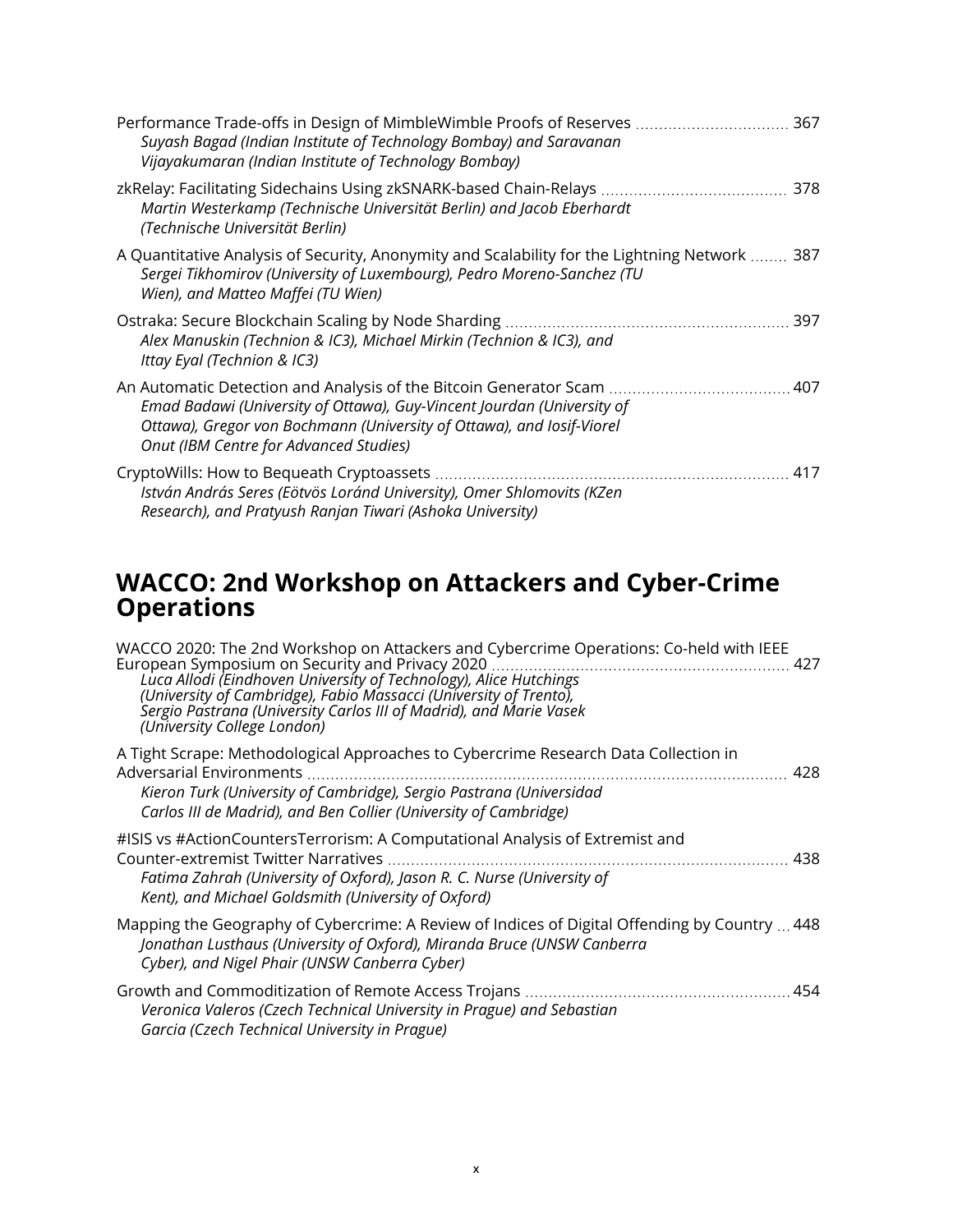| My Boss is Really Cool: Malware-Induced Misperception in Workplace Communication through<br>Filipo Sharevski (DePaul University), Peter Jachim (DePaul<br>University), Paige Treebridge (DePaul University), Audrey Li (DePaul<br>University), and Adam Babin (DePaul University)  |
|------------------------------------------------------------------------------------------------------------------------------------------------------------------------------------------------------------------------------------------------------------------------------------|
| Don't Forget the Human: A Crowdsourced Approach to Automate Response and Containment<br>Pavlo Burda (Eindhoven University of Technology), Luca Allodi<br>(Eindhoven University of Technology), and Nicola Zannone (Eindhoven<br>University of Technology)                          |
| Knowledge is Power: An Analysis of Discussions on Hacking Forums  477<br>John McAlaney (Bournemouth University), Sarah Hambidge (Bournemouth<br>University), Emily Kimpton (Bournemouth University), and Helen<br>Thackray (University of Portsmouth)                              |
| A Social Network Analysis and Comparison of Six Dark Web Forums  484<br>Ildiko Pete (University of Cambridge), Jack Hughes (University of<br>Cambridge), Yi Ting Chua (University of Cambridge), and Maria Bada<br>(University of Cambridge)                                       |
| A Measurement Study on the Advertisements Displayed to Web Users Coming from the Regular<br>Adrian Bermudez-Villalva (University College London), Mirco Musolesi<br>(University College London, University of Bologna), and Gianluca<br>Stringhini (Boston University)             |
| How Can Data from Fitness Trackers be Obtained and Analyzed with a Forensic Approach?  500<br>Florian Hantke (Friedrich-Alexander-Universität Erlangen-Nürnberg) and<br>Andreas Dewald (ERNW Research GmbH)                                                                        |
| Typosquatting and Combosquatting Attacks on the Python Ecosystem  509<br>Duc Ly Vu (University of Trento), Ivan Pashchenko (University of<br>Trento), Fabio Massacci (University of Trento), Henrik Plate (SAP<br>Security Research), and Antonino Sabetta (SAP Security Research) |
| Are You a Favorite Target for Cryptojacking? A Case-Control Study on the Cryptojacking<br>515<br>Giorgio Di Tizio (University of Trento) and Chan Nam Ngo (University<br>of Trento)                                                                                                |

#### **WTMC: Workshop on Traffic Measurements for Cybersecurity**

Preface on the 5th International Workshop on Traffic Measurements for Cybersecurity .......... 521  *Maciej Korczynski (Grenoble Alpes University), Wojciech Mazurczyk (Warsaw University of Technology), and Pedro Casas (Austrian Institute of Technology)*

Discovering HTTPSified Phishing Websites Using the TLS Certificates Footprints .................... 522  *Yuji Sakurai (Waseda University), Takuya Watanabe (NTT Secure Platform Laboratories), Tetsuya Okuda (NTT Secure Platform Laboratories), Mitsuaki Akiyama (NTT Secure Platform Laboratories), and Tatsuya Mori (Waseda University)*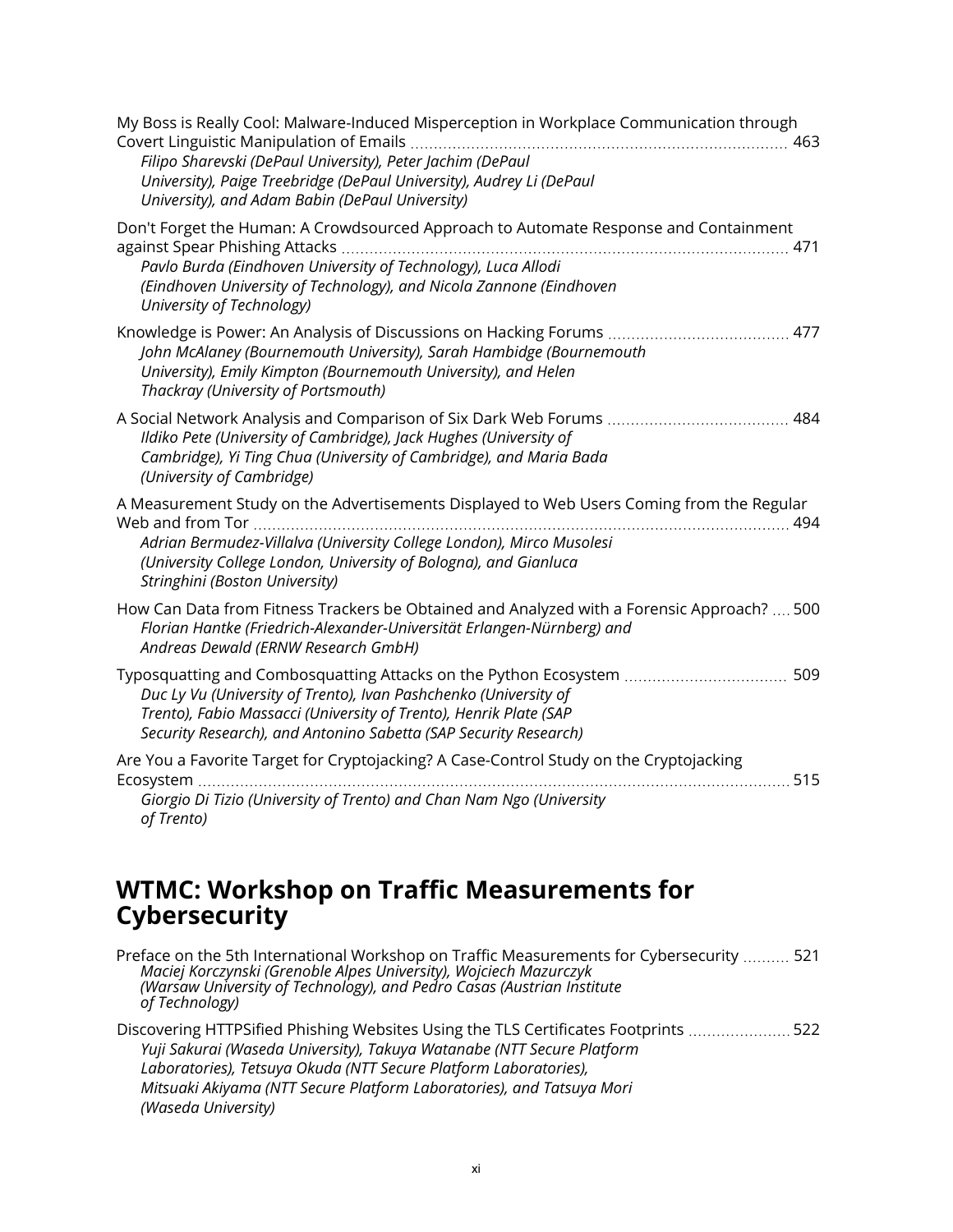| 532<br>Wissem Soussi (Univ. Grenoble Alpes, CNRS, France), Maciej Korczynski<br>(Univ. Grenoble Alpes, CNRS, France), Sourena Maroofi (Univ. Grenoble<br>Alpes, CNRS, France), and Andrzej Duda (Univ. Grenoble Alpes, CNRS,<br>France)                                                                                  |  |
|--------------------------------------------------------------------------------------------------------------------------------------------------------------------------------------------------------------------------------------------------------------------------------------------------------------------------|--|
| The Forgotten Side of DNS: Orphan and Abandoned Records<br>538<br>Raffaele Sommese (University of Twente), Mattijs Jonker (University of<br>Twente), Roland van Rijswijk-Deij (University of Twente), Alberto<br>Dainotti (CAIDA/UCSD), K.C. Claffy (CAIDA/UCSD), and Anna Sperotto<br>(University of Twente)            |  |
| TXTing 101: Finding Security Issues in the Long Tail of DNS TXT Records<br>544<br>Olivier van der Toorn (University of Twente), Roland van Rijswijk-Deij<br>(University of Twente), Tobias Fiebig (TU Delft), Martina Lindorfer<br>(TU Wien), and Anna Sperotto (University of Twente)                                   |  |
| Into the DDoS Maelstrom: A Longitudinal Study of a Scrubbing Service  550<br>Giovane C. M. Moura (SIDN Labs), Cristian Hesselman (SIDN Labs and<br>University of Twente), Gerald Schaapman (NBIP), Nick Boerman (SIDN),<br>and Octavia de Weerdt (NBIP)                                                                  |  |
| A Case of Identity: Detection of Suspicious IDN Homograph Domains Using Active DNS<br>559<br>Ramin Yazdani (University of Twente), Olivier van der Toorn<br>(University of Twente), and Anna Sperotto (University of Twente)                                                                                             |  |
| Forensic Analysis of Network Attacks: Restructuring Security Events as Graphs and<br>565<br>Laetitia Leichtnam (CentraleSupelec, Univ. Rennes, IRISA, France),<br>Eric Totel (IMT Atlantique, IRISA, Rennes, France), Nicolas Prigent<br>(LSTI, St-Malo, France), and Ludovic Mé (INRIA, Univ. Rennes, IRISA,<br>France) |  |
| WhatsThat? On the Usage of Hierarchical Clustering for Unsupervised Detection &<br>574<br>Pavol Mulinka (Czech Technical University in Prague), Kensuke Fukuda<br>(National Institute of Informatics), Pedro Casas (AIT Austrian<br>Institute of Technology), and Lukas Kencl (Czech Technical University<br>in Prague)  |  |
| Experimental Study of Performance and Vulnerabilities of IEC 61850 Process Bus<br><b>Communications on HSR Networks</b><br>584<br>Stéphane Mocanu (Laboratoire d'Informatique de Grenoble, Univ.<br>Grenoble Alpes, CNRS, Inria, Grenoble INP) and Jean-Marc Thiriet<br>(GIPSA-Lab, Univ. Grenoble Alpes)                |  |
| 594<br>Emeline Marechal (Montefiore Institute, Université de Liège, Liège,<br>Belgium) and Benoit Donnet (Montefiore Institute, Université de Liège,<br>Liège, Belgium)                                                                                                                                                  |  |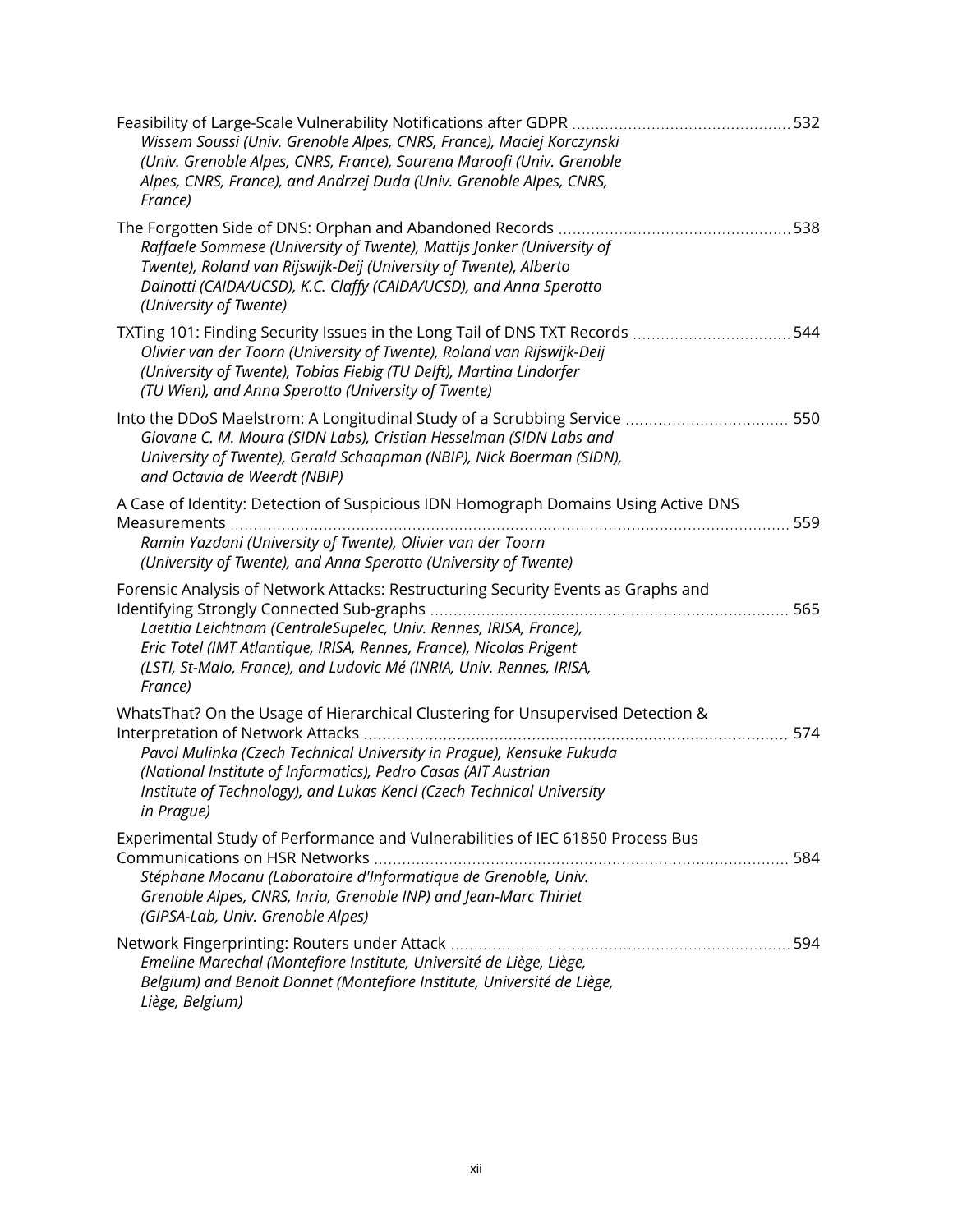### **SAD: Workshop on Software Attacks and Defenses**

| Maria Teresa Rossi (Gran Sasso Science Institute), Renan Greca (Gran<br>Sasso Science Institute), Ludovico Iovino (Gran Sasso Science<br>Institute), Giorgio Giacinto (University of Cagliari), and Antonia<br>Bertolino (ISTI - CNR)                                                              |  |
|----------------------------------------------------------------------------------------------------------------------------------------------------------------------------------------------------------------------------------------------------------------------------------------------------|--|
| Bert Abrath (Ghent University), Bart Coppens (Ghent University), Ilja<br>Nevolin (Ghent University), and Bjorn De Sutter (Ghent University)                                                                                                                                                        |  |
| Pierre Graux (CentraleSuplec, Inria, Univ Rennes, CNRS, IRISA),<br>Jean-François Lalande (CentraleSuplec, Inria, Univ Rennes, CNRS,<br>IRISA), Pierre Wilke (CentraleSuplec, Inria, Univ Rennes, CNRS,<br>IRISA), and Valérie Viet Triem Tong (CentraleSuplec, Inria, Univ<br>Rennes, CNRS, IRISA) |  |
| Revealing Similarities in Android Malware by Dissecting their Methods  625<br>Michele Pasetto (Università di Verona), Niccolò Marastoni (University<br>of Verona), and Mila Dalla Preda (University of Verona)                                                                                     |  |
| 635<br>Towards Formal Verification of Program Obfuscation<br>Weiyun Lu (University of Ottawa, Canada), Bahman Sistany (Irdeto<br>Canada), Amy Felty (University of Ottawa, Canada), and Philip Scott<br>(University of Ottawa, Canada)                                                             |  |

### **SecWeb: SecWeb 2020**

| SecWeb 2020 Preface<br>Stefano Calzavara (Università Ca' Foscari Venezia) and Ben Stock<br>(CISPA)                                                                            | 645 |
|-------------------------------------------------------------------------------------------------------------------------------------------------------------------------------|-----|
| No Phishing with the Wrong Bait: Reducing the Phishing Risk by Address Separation  646<br>Vincent Drury (RWTH Aachen University) and Ulrike Meyer (RWTH Aachen<br>University) |     |
| Christoph Kerschbaumer (Mozilla Corporation), Tom Ritter (Mozilla<br>Corporation), and Frederik Braun (Mozilla Corporation)                                                   | 653 |
| Wanpeng Li (University of Aberdeen) and Chris J Mitchell (Royal<br>Holloway, University of London)                                                                            | 664 |
| Oh, the Places You'll Go! Finding Our Way Back from the Web Platform's Ill-Conceived                                                                                          | 673 |
| Artur Janc (Google, Inc) and Mike West (Google, Inc)                                                                                                                          |     |